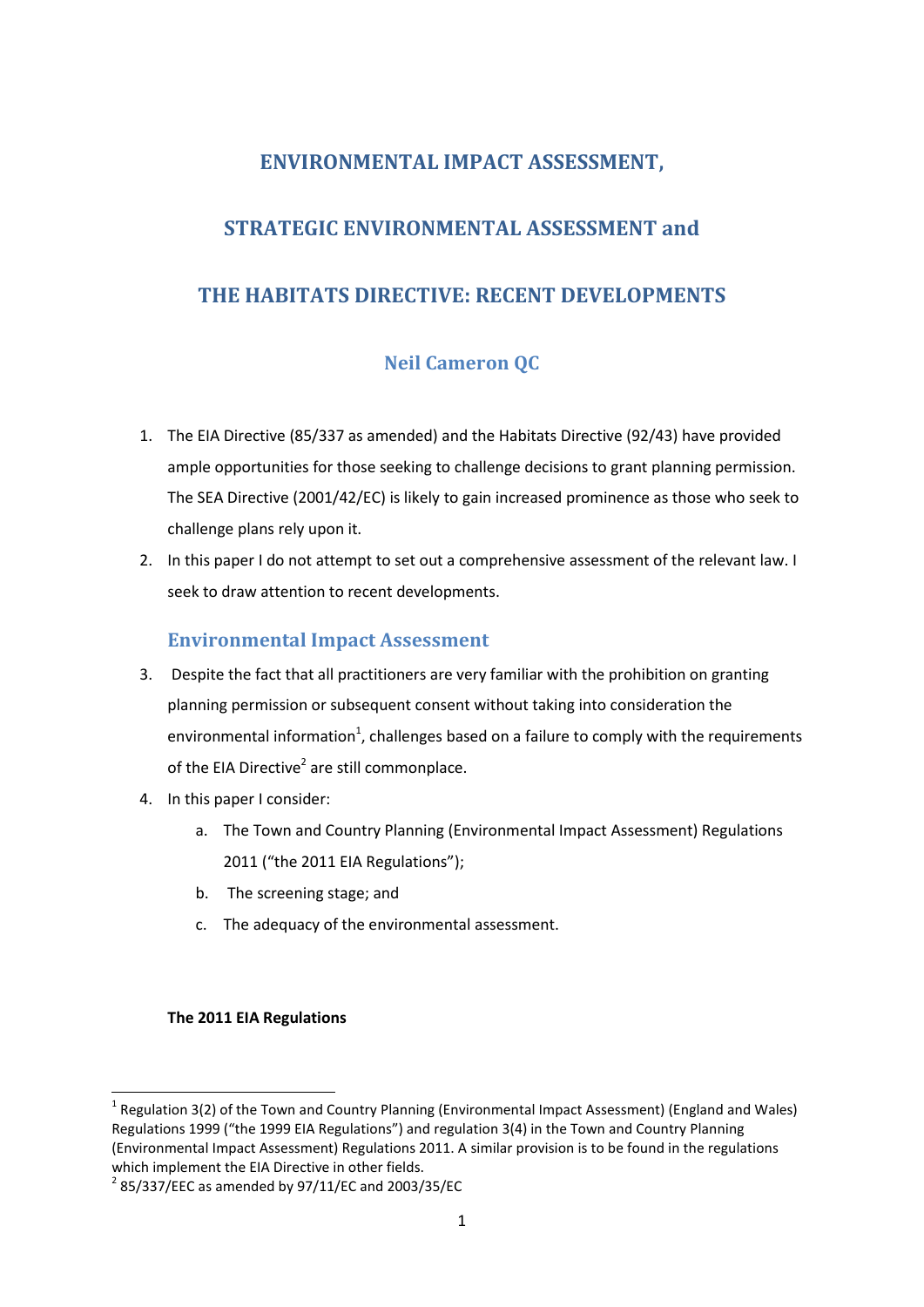- 5. The 2011 Regulations came into force on  $24<sup>th</sup>$  August 2011. They replace the 1999 Regulations. Save in the case of certain defence projects the 2011 Regulations apply to England.
- 6. The 1999 Regulations continue to apply to applications lodged or received by an authority before the  $24<sup>th</sup>$  August 2011<sup>3</sup>.
- 7. Regulation 8 of the 2011 EIA Regulations deals with "subsequent applications".
	- a. That term is defined in regulation 2(1) as :

*"subsequent application" means an application for approval of a matter where the approval— (a) is required by or under a condition to which a planning permission is subject; and (b) must be obtained before all or part of the development permitted by the planning permission may be begun;*

- b. Where it appears to the LPA that the existing environmental information is adequate they shall take that into account. If it is not adequate the LPA shall serve a notice seeking further information<sup>4</sup>.
- c. Applicants may wish to consider whether the initial ES should assess a range of options so as to avoid the need to provide further information when submitting details.
- d. Applicants and LPAs should consider the regulation 8 requirements when considering discharge of pre-commencement conditions.
- 8. The duty to give reasons why adopting a screening opinion (regulation 4(7)) applies whether the conclusion is that the development is or is not EIA development. Regulation 4(6) in the 1999 EIA Regulations required that reasons be given in cases where a screening opinion to the effect that the development is EIA development has been adopted. The duty to give reasons in a case where no EIA is required was identified by the CJEU in  $R$  (Mellor)  $v$ . Secretary of State (case C-75/08) [2010] Env LR 18.
- 9. The ability of any person to request that the Secretary of State make a screening direction is clarified by regulation 4(8)(b) of the 2011 Regulations.
- 10. Installations for the capture of carbon dioxide streams for the purposes of geological storage and sites for such storage are added to Schedule  $1<sup>5</sup>$ .
- 11. Paragraph 13 of Schedule 2 has been amended to take account of the decision in R (Baker) v. Bath and North East Somerset Council [2010] 1 P & CR 4, that in the case of changes to

<sup>3</sup> Regulation 65(2) of the 2011 EIA Regulations

 $4$  Regulation 8(2) and (3) 2011 EIA Regulations

 $<sup>5</sup>$  An addition is also made to Schedule 2 at paragraph 3(j)</sup>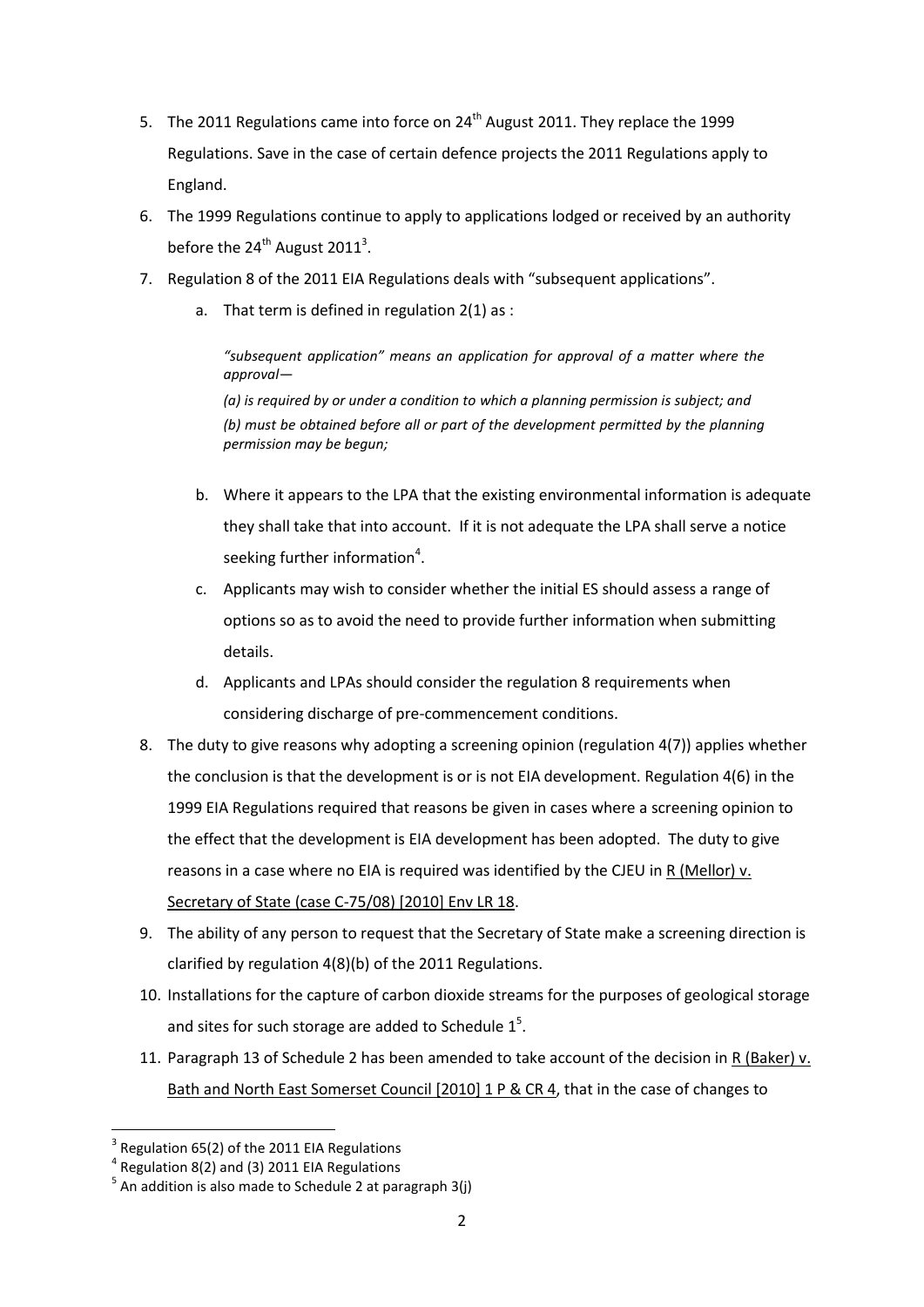projects it is the development as changed or extended not just the extension or change which has to be considered when determining whether EIA is required.

### **The Screening Stage**

12. The decision to be taken at the screening stage is likely to involve two issues, is the development proposed Schedule 1 or Schedule 2 development? and/or is the development Schedule 2 development likely to have significant effects on the environment by virtue of factors such as its nature, size, or location<sup>6</sup>? It is the second issue which appears to cause the greater number of problems.

### Schedule 1 or Schedule 2

- 13. Before deciding whether a proposal falls within schedule 1 or schedule 2 it is necessary to consider whether it is a "project" in Article 1.2 of the Directive.
- 14. In Commission v. Ireland<sup>7</sup> the CJEU held that demolition fell within the ambit of the words "other interventions in the natural surroundings and landscape" and that demolition works come within the scope of the EIA Directive and may constitute a project within the meaning of Article 1.2.
- 15. In R (Save Britain's Heritage) v. Secretary of State [2011] EWCA Civ 334<sup>8</sup> the Court of Appeal considered the question that had been before CJEU in Commission v. Ireland, namely whether demolition works were a "project" for the purposes of the EIA Directive. Sullivan LJ (with whom the other members of the court agreed) held that execution of demolition works fell within "the execution of ... other ... schemes" in the definition of project in Article 1.2. He went on to hold that if demolition is capable of being a project or scheme it is also capable of being an "urban development project" within paragraph 10(b) of Annex II<sup>9</sup>. As a consequence the court quashed paragraphs 2(1)(a)-(d) of the Town and Country Planning (Demolition- Description of Buildings) Direction 1995.
- 16. The consequence of Commission v. Ireland and Save is that demolition projects must be screened to determine whether EIA is required.
- 17. Brussels Hoofdstedelijk Gewest v. Vlaamse Gewest<sup>10</sup> gives an indication as to the limits which apply to the meaning of the word "project" in Article 1.2. CJEU rejected an argument that the renewal of an environmental permit to operate an airport should be subject to

 $\overline{a}$  $^6$  See the definition of "EIA development" in regulation 2(1) of the 1999 EIA Regulations

 $7$  Case C-50/09, see paragraphs 97-101 of the judgment of the CJEU

 $<sup>8</sup>$  [2011] EWCA Civ 334 at paragraph 17</sup>

 $<sup>9</sup>$  [2011] EWCA Civ 334 at paragraph 26</sup>

 $^{10}$  C-275/09 (CJEU)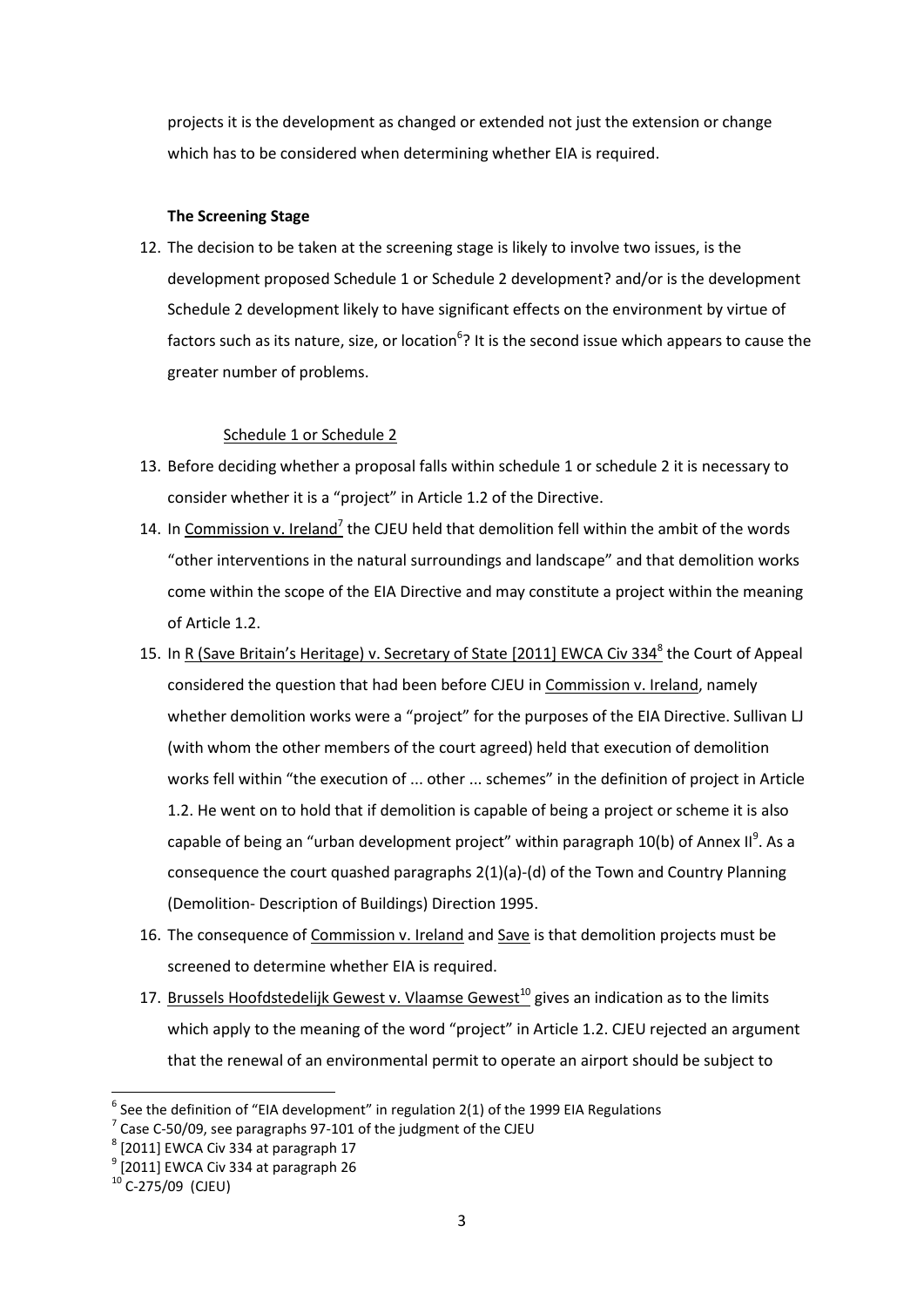environmental assessment. The court held that the renewal of an existing permit to operate an airport cannot, in the absence of any works or interventions involving alterations to the physical aspect of the site, be classified as a "project" within the meaning of Article  $1.2^{11}$ . The court also pointed out that the requirements to carry out an assessment do not apply to all projects which are likely to have significant environmental effects, but only to those projects referred to in Annexes 1 and  $II^{12}$ .

- 18. In Chetwynd v. South Norfolk DC [2010] EWHC 1070 (Admin) Collins J held that a liberal approach should be adopted to ensure where possible that developments which would be likely to have a negative impact on the surrounding environment are properly investigated<sup>13</sup>. In that case, which concerned a development of four fishing lakes, the Court appeared to be prepared to stretch the meaning of the words in Schedule 2 when the judge held "*And it seems to me that ' infrastructure' can cover a development which changes the characteristic of a piece of land by providing something enabling a particular use to be carried out in that land."*
- 19. The meaning of the term "urban development project" was considered by the Court of Appeal in R (Condron) v. Merthyr Tydfil BC [2010] EWCA Civ 534. In holding that a disposal point relating to coal mining was not an "urban development project" Arden LJ stated:

*39 In my judgment, the judge was again plainly correct. It is a necessary requirement of paragraph 10(b) that the project be "urban". Some of the features of the development, such as the visitors' centre and car parking, occur in an urban or city environment, but in this case these are features of an industrial development in a rural setting. The Commission guidance is dealing with projects that are urban even if situated in a rural area. One of the examples which it gives is sewerage networks. But the CDP is not urban in this sense. It does not form part of some conurbation or settlement or provide the setting for an activity provided for the direct benefit of the community. The CDP is provided for the benefit of the coal and energy industries.* 

*40 Paragraph 10(b) does not therefore apply, and the position in my judgment is again acte clair .* 

*.........*

20. In Bateman v. South Cambridgeshire DC [2011] EWCA Civ 157 Moore-Bick LJ observed that an extension to a grain storage and handling facility could not "..by any stretch of the imagination be described as an urban development ..."<sup>14</sup>

 $11$  C-275/09 at paragraph 24 of the judgment

 $12$  C-275/09 - paragraph 25 of the judgment

<sup>&</sup>lt;sup>13</sup> At paragraph 21

 $14$  [2011] EWCA Civ 157 paragraph 14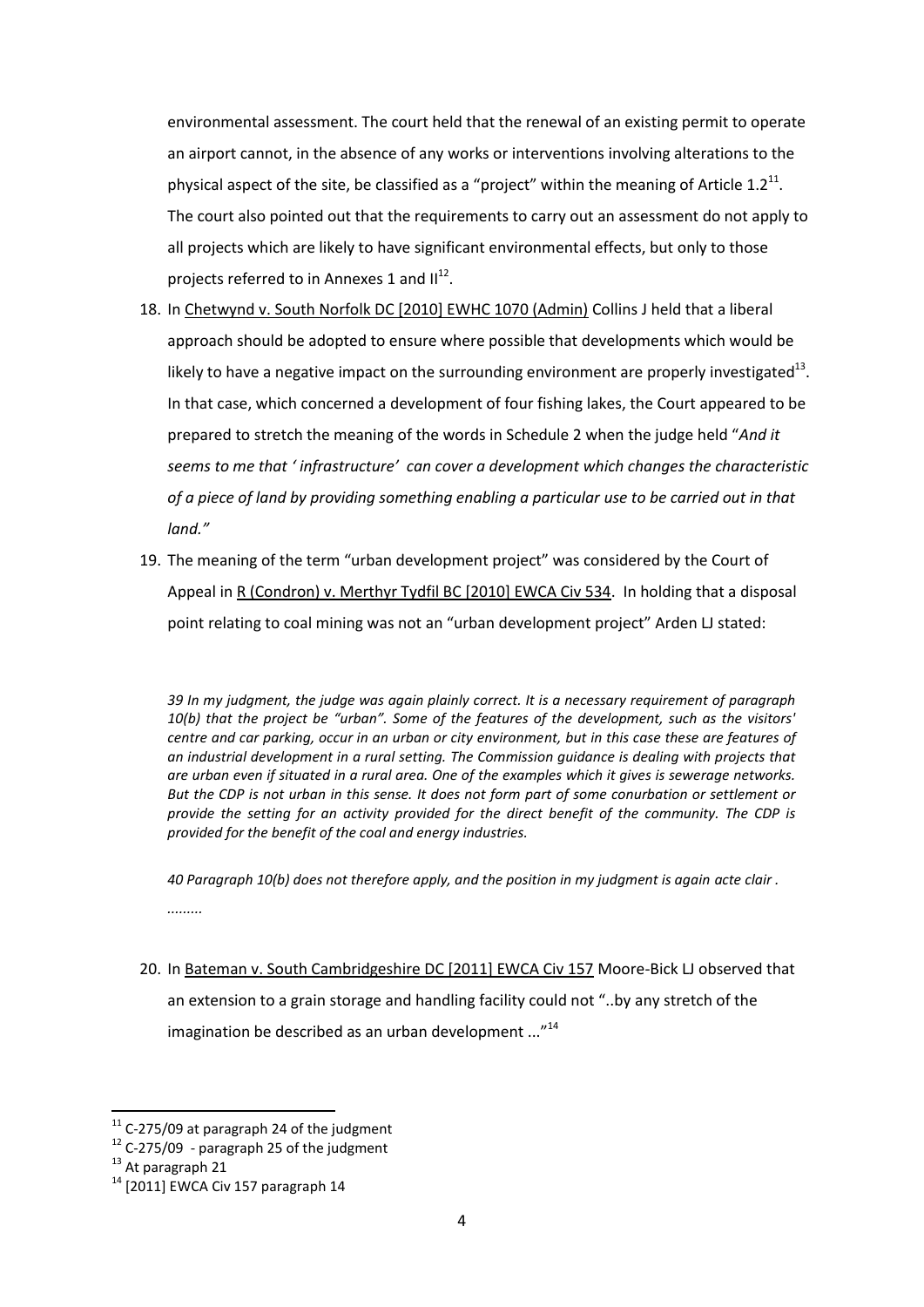21. In contrast, in R (Warley) v. Wealden DC [2011] EWHC 2083 (Admin) Rabinder Singh QC (sitting as a deputy High Court Judge) held that the term "urban development project" was capable of including tennis courts. The judge identified at two stage approach:

*54 In my view, there is, on proper analysis, no conflict between any of these authorities as to the approach to be taken by the court in cases of this kind. Without in any way wishing to summarise what I have more fully set out in the passages already quoted, it is clear that the correct approach is to envisage two stages. The first stage is to ask whether on well established principles of administrative law there has been any misdirection by the local planning authority as to the law. If there has, then it is the proper role of the court to correct that error of law. 55 The second question is to do with situations where the law is being applied to a particular set of*  facts. The court may only intervene in such a situation if the conclusion to which a local planning *authority has come is one which is irrational.*

22. The conclusions to be drawn are, that if in doubt as to whether a project falls within schedule 1 or 2, consider screening.

Schedule 2 development likely to have a significant effects on the environment

- 23. If the proposed development falls within the definition of "project" in Article 1.2 and falls within Schedule 2 it is necessary to consider whether it is likely to have significant effects on the environment by virtue of factors such as its nature size or location. This element of the screening process is the most common.
- 24. In Morge v. Hampshire County Council [2010] PTSR 1882 the claimant challenged a negative screening opinion adopted by a county council in respect of a 4.7km long bus route. The Council was both developer and planning authority. The Court of Appeal held that the question of whether the development proposed was likely to have significant effects on the environment by virtue of its size nature or location was a matter of planning judgment or opinion involving consideration of the chance of any effect occurring and also the consequences were it to occur<sup>15</sup>. Despite the weight of the evidence the Court held that the decision was not irrational and therefore the challenge failed on this ground. The challenge was based on other grounds including an alleged breach of regulation 3(4) of the Conservation (Natural Habitats &c) Regulations 1994 ("the 1994 Habitats Regulations") (now regulation 9(5) of the Conservation of Habitats and Species Regulations 2010 ("the 2010 Habitats Regulations") and Article 12(1)(b) of the Habitats Directive. Although permission to appeal was granted on the Article 12(1)(b) point it was not granted on the EIA screening point.

**<sup>.</sup>** <sup>15</sup> Ward LJ at paragraph 80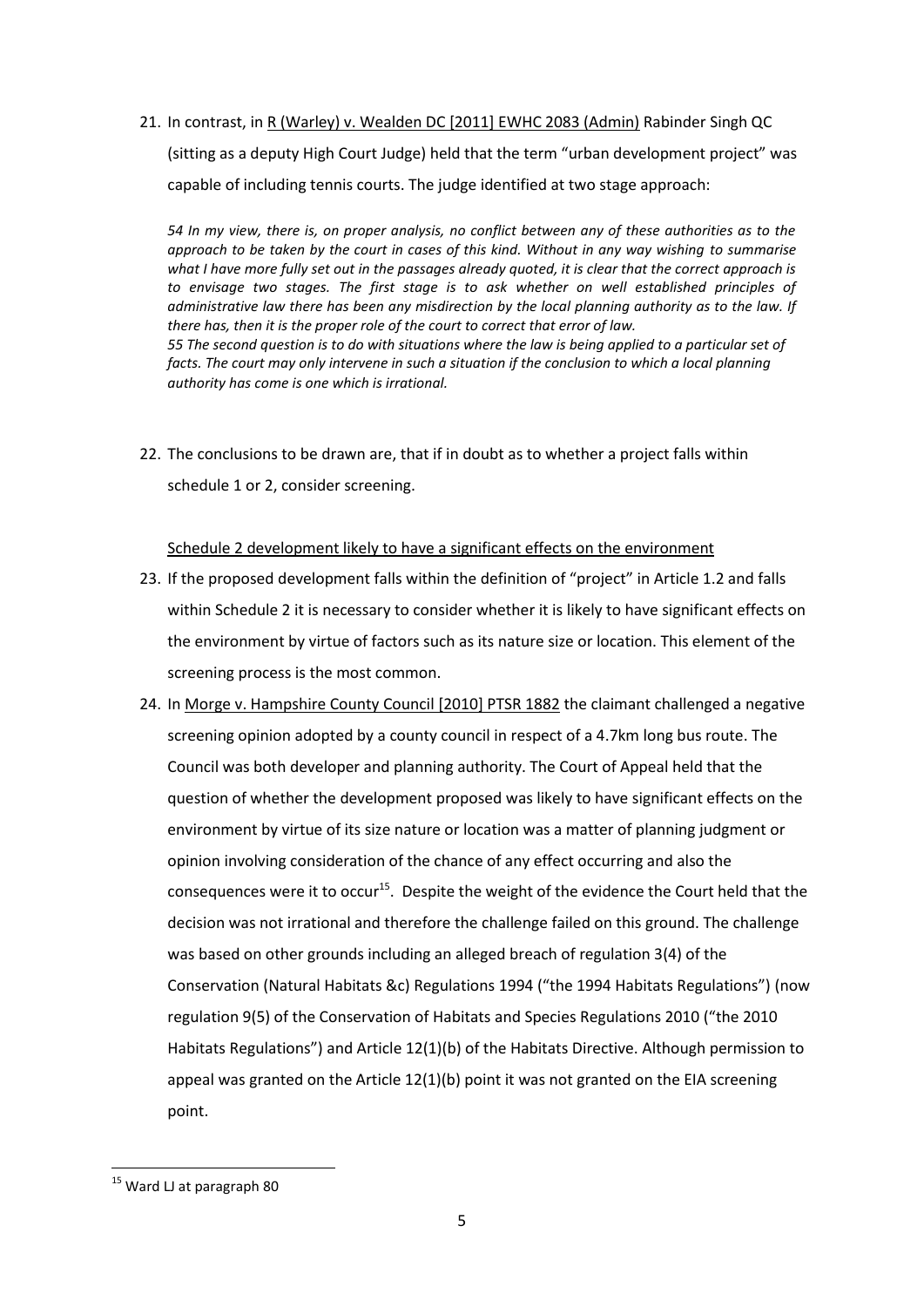- 25. R (Renfree) v Secretary of State [2011] EWCA Civ 863 the Court of Appeal considered the circumstances in which a decision maker is required to reconsider a screening opinion. The question to be considered is whether the inspector's failure to refer the matter back to the Secretary of State irrational. By adopting that test the Court has reduced the opportunities for challenges based on a failure to reconsider screening decisions. The case of Hargreaves v. Secretary of State [2011] EWHC 1999 (Admin) is an example of a case where a challenge based on that ground failed.
- 26. In R (Birch) v. Barnsley MBC [2010] EWCA Civ 1180 the Court of Appeal dismissed an appeal against the judge's decision to quash a planning permission on the ground that the development proposed was EIA development and that the negative screening opinion was flawed. The approach taken in the screening opinion which stated that impacts should be controllable was held to be inadequate, and contrary to the underlying purpose of the regulations<sup>16</sup>. The conclusion to be drawn from Birch is that the likely effects of the development must be considered at the screening stage.
- 27. Although the Court of Appeal has re-affirmed that a decision on screening is an exercise of planning judgment which will only be quashed on *Wednesbury* grounds, it is clear that the courts will still intervene, particularly when a decision is based upon inadequate information. There are some who contend that the court's role is not limited to reviewing the decision maker's exercise of planning judgment but that the court itself to review the adequacy of the information. That contention is based on the CJEU's judgment in WWF v. Bozen [2000] 1 C.M.L.R. 149 $^{17}$ ; in that case the court held:

*[48] It is for the national court to review whether, on the basis of the individual examination carried out by the competent authorities which resulted in the exclusion of the specific project at issue in the main proceedings from the assessment procedure established by the Directive, those authorities correctly assessed, in accordance with the Directive, the significance of the effects of that project on the environment.*

- 28. In my view the courts will be reluctant to accept that contention, unless and until forced to do so.
- 29. The duty to give reasons when adopting a negative screening opinion is reinforced by the provisions of regulation 4(7) of the 2011 EIA Regulations. Any reasons are likely to be subject to careful analysis, as occurred in Bateman.

<sup>&</sup>lt;sup>16</sup> Paragraph 22

 $17$  [2000] 1 C.M.L.R. 149 at paragraph 48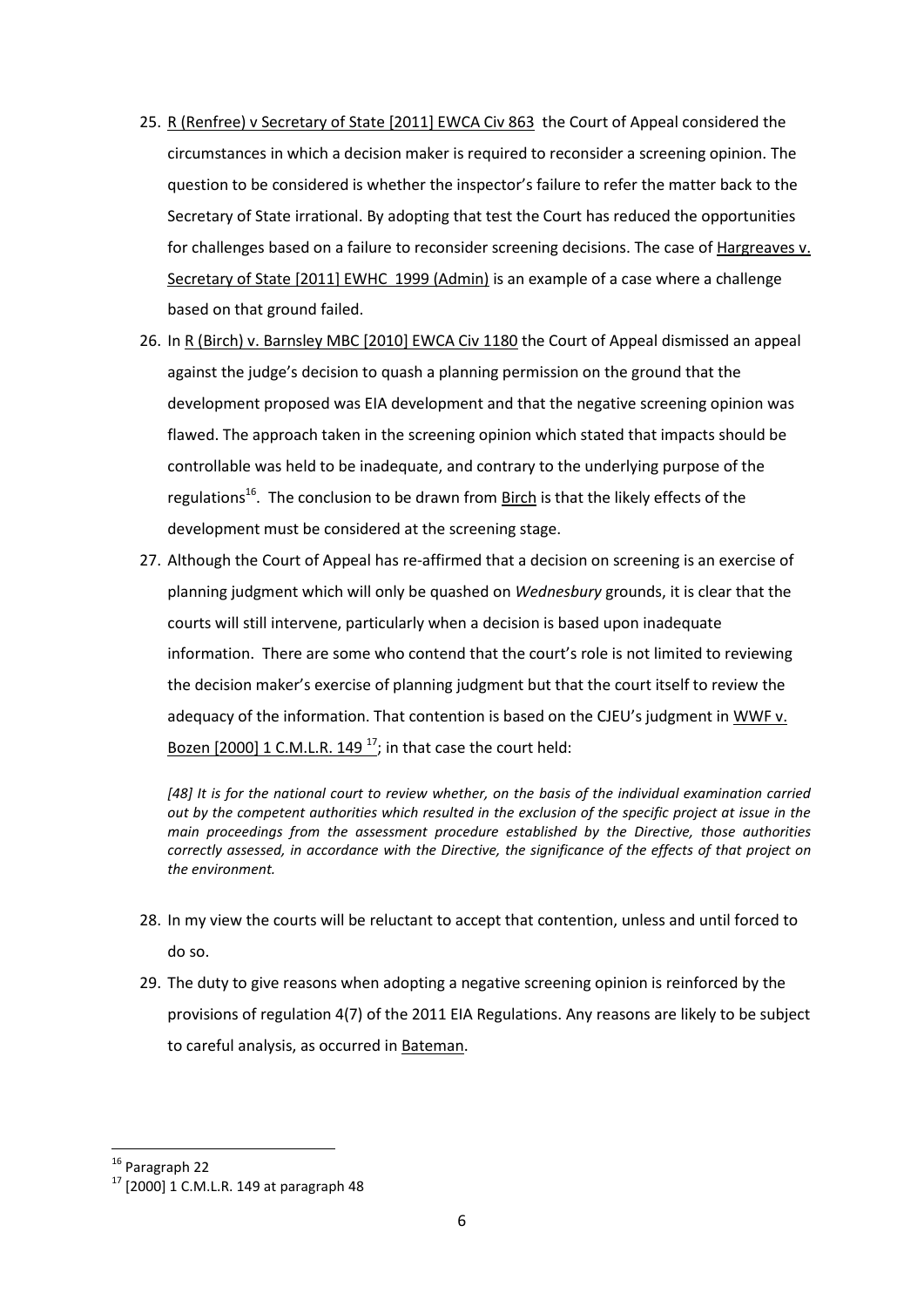- 30. I anticipate that those opposed to planning applications will seek to identify changes in circumstances which could affect the decision on screening, and ask inspectors to refer negative screening decisions back to the Secretary of State for reconsideration.
- 31. Those promoting development local planning authorities and the Planning Inspectorate too often fail to provide or require a sufficient degree of information at the screening stage. Use of the European Commission Guidance on EIA Screening (June 2001) and the associated checklist could avoid many of the problems which have been encountered.

#### **The Assessment**

- 32. In R (Brown) v. Carlisle City Council [2010] EWCA Civ 523 the Court of Appeal considered a challenge to a grant of planning permission based upon the contention that the ES was inadequate. The development proposed was a freight distribution centre adjacent to Carlisle airport. The developer entered into a section 106 agreement which provided that the freight distribution centre could not be built and occupied without works being carried out to repair or renew the main runway at the airport. The ES did not include an assessment of the effects of the works to the airport. It was held that the ES was deficient and as a result the grant of planning permission was unlawful.
- 33. It is essential that a developer preparing an ES, or a local planning authority considering whether an ES is adequate, pays careful attention to the requirement to assess the likely significant effects including secondary indirect and cumulative effects of the project. The European Commission publication 'Guidelines for the Assessment of Indirect and Cumulative Impacts as well as Impact Interactions' (May 1999) continues to provide very useful guidance.

### **Strategic Environmental Assessment**

- 34. The absence of or inadequacy of strategic environmental assessment has contributed to the quashing of plans at all levels.
- 35. In the Northern Irish case of Seaport Investments Limited [2007] NIQB 62 Weatherup J considered challenges to two plans on grounds of failure to comply with the SEA Directive. The judge held that the environmental report was inadequate, and that the timing of its preparation was such that there was no opportunity for the environmental report to inform the preparation of the plan, in breach of Articles 4 and 6 of the Directive<sup>18</sup>.

 $18$  [2007] NIQB 62 at paragraphs 51 and 52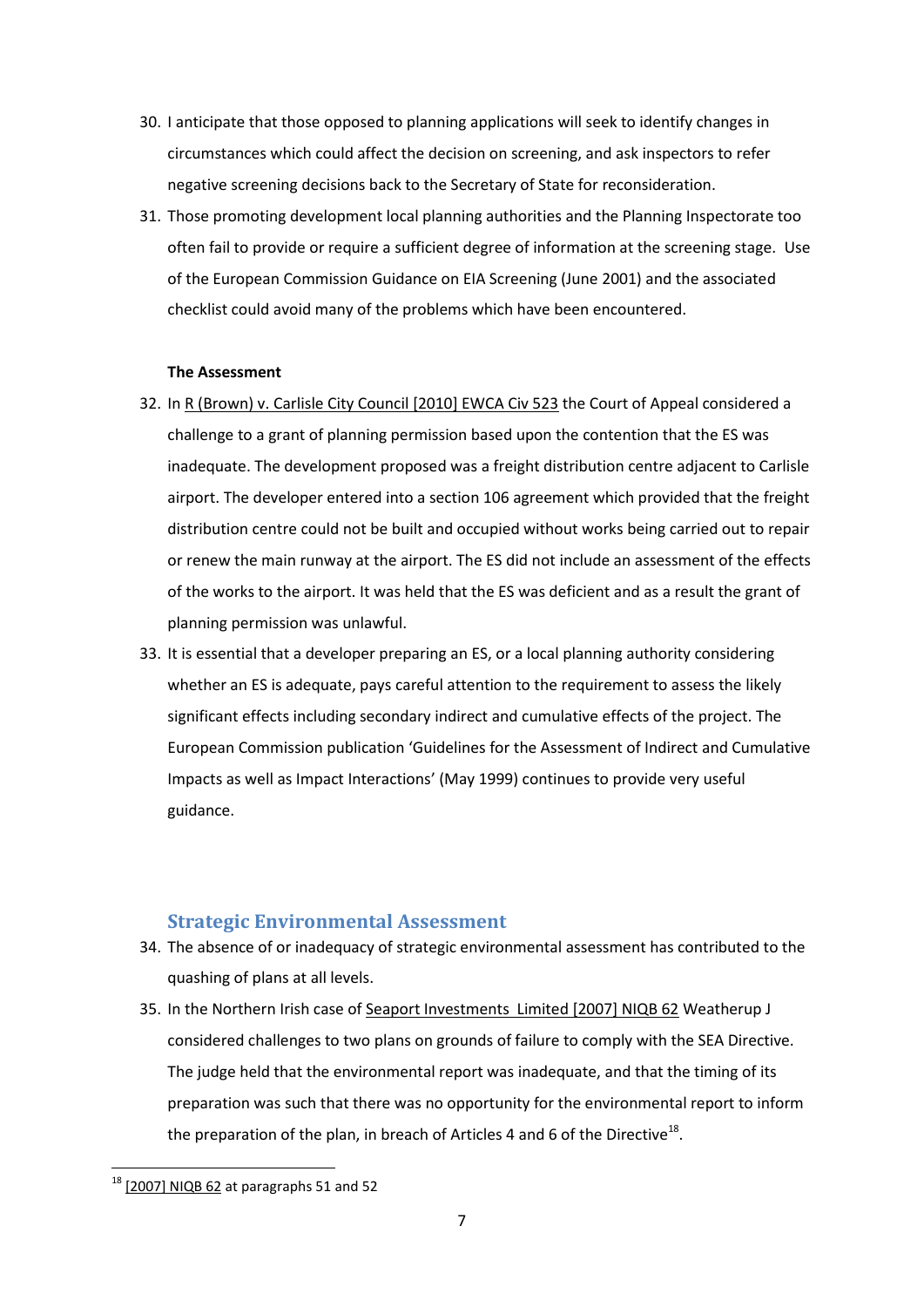- 36. The Northern Irish Court of Appeal referred the Seaport case to CJEU. The CJEU (case C-474/10:  $20^{th}$  October 2011) found the Northern Irish arrangements, whereby the Department of the Environment as responsible authority (the plan making authority) consulted an agency (now the Northern Ireland Environment Agency) which formed part of the same department, was compatible with Article 6(3). The Court also held that Article 6(2) does not require national authorities to specify precisely periods for consultation; such periods can be laid down on a case by case basis.
- 37. It is clear from Seaport that compliance with the requirements of the SEA Directive will be required in form and substance.
- 38. In Cala Homes v. Secretary of State [2010] EWHC 2866 (Admin) Sales J held that revocation of a regional strategy amounts to a significant change and so will qualify as a modification of the relevant development plan, and as such will be subject to the requirements of the SEA Directive.
- 39. For the purposes of the Directive, 'plans and programmes' includes those which are subject to preparation and/or adoption by an authority at national or regional level through a legislative procedure by Parliament $^{19}$ .
- 40. The Government intend to revoke regional strategies by legislation. The Localism Bill (shortly to become Act) will authorise the Secretary of State to revoke regional strategies. The Government have begun the process of carrying out SEA of the effects of revocation<sup>20</sup>. It is to be anticipated that revocation will not take place until the SEA process, including the required consultation and consideration of consultation responses, has been carried out.
- 41. In Save Historic Newmarket Ltd v. Forest Heath DC [2011] EWHC 606 (Admin) the strategic environmental assessment which assessed a core strategy was held to be inadequate as it was not possible to know from the report what were the reasons for rejecting alternatives.
- 42. The approach taken by most local planning authorities is to rely on the sustainability appraisal as the "environmental report" for the purposes of satisfying the requirements of regulation 12 of the Environmental Assessment of Plans and Programmes Regulations 2004 ("the SEA Regulations"). Regulation 12 provides:

#### *12.— Preparation of environmental report*

*(1) Where an environmental assessment is required by any provision of [Part 2](http://login.westlaw.co.uk/maf/wluk/ext/app/document?crumb-action=reset&docguid=I0A9ADA30E45311DA8D70A0E70A78ED65) of these Regulations, the responsible authority shall prepare, or secure the preparation of, an* 

<sup>19</sup> See Article 2(a) of Directive 2001/42/EC.

<sup>&</sup>lt;sup>20</sup> The SEA Environmental Reports were published on 20<sup>th</sup> October 2011 and are open for consultation until  $20^{th}$  January 2012.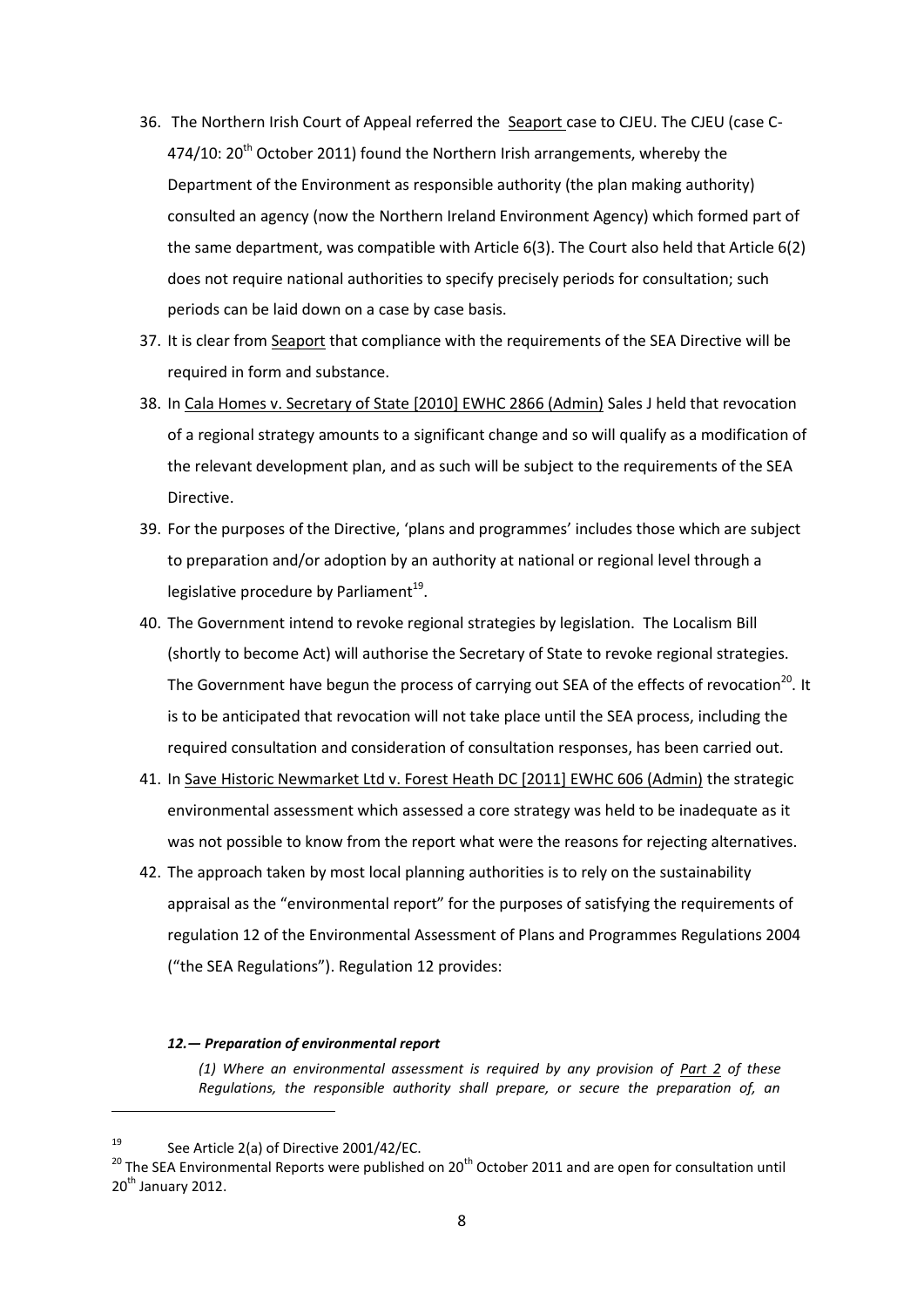*environmental report in accordance with paragraphs (2) and (3) of this regulation.*

*(2) The report shall identify, describe and evaluate the likely significant effects on the environment of–*

*(a) implementing the plan or programme; and*

*(b) reasonable alternatives taking into account the objectives and the geographical scope of the plan or programme.*

*(3) The report shall include such of the information referred to in [Schedule 2](http://login.westlaw.co.uk/maf/wluk/ext/app/document?crumb-action=reset&docguid=I0AA20620E45311DA8D70A0E70A78ED65) to these Regulations as may reasonably be required, taking account of–*

*(a) current knowledge and methods of assessment;*

*(b) the contents and level of detail in the plan or programme;*

*(c) the stage of the plan or programme in the decision-making process; and*

*(d) the extent to which certain matters are more appropriately assessed at different levels in that process in order to avoid duplication of the assessment.*

*(4) Information referred to in [Schedule 2](http://login.westlaw.co.uk/maf/wluk/ext/app/document?crumb-action=reset&docguid=I0AA20620E45311DA8D70A0E70A78ED65) may be provided by reference to relevant information obtained at other levels of decision-making or through other Community legislation.*

*(5) When deciding on the scope and level of detail of the information that must be included in the report, the responsible authority shall consult the consultation bodies.*

*(6) Where a consultation body wishes to respond to a consultation under paragraph (5), it shall do so within the period of 5 weeks beginning with the date on which it receives the responsible authority's invitation to engage in the consultation.*

- 43. In many cases local authorities deal with sustainability appraisal ("SA") and SEA in the same document. That approach leads to a grave danger that the requirements of the SEA Directive and Regulations are not complied with. In very many cases the sustainability appraisal consists of an analysis which scores the plan against various sustainability criteria; in those cases it is difficult to see how the requirements of regulation 12 (and Article 5 of Directive 2001/42/EC) are met.
- 44. I anticipate potential challenges may arise when local authorities adopt SPDs without carrying out SEA. Although no SA may be required (section 19(5) of the Planning and Compulsory Purchase Act 2004 requires SA of DPDs, not SPDs), SEA may still be required.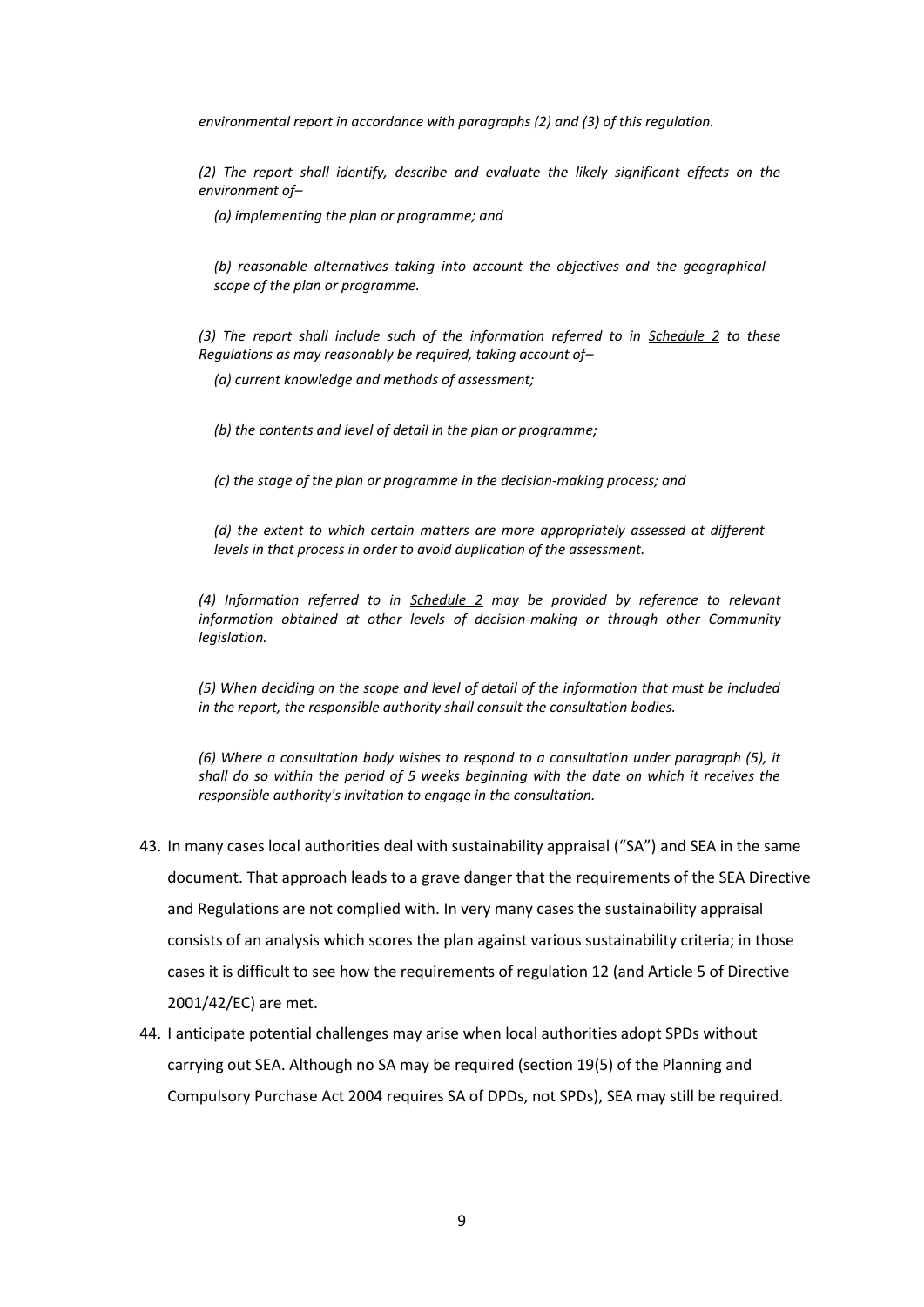45. I also anticipate that the preparation of neighbourhood plans will give rise to challenges based upon inadequate compliance with the SEA Directive and Regulations - will those preparing such plans be equipped to carry out or commission such an assessment?

## **The Habitats Directive**

- 46. The implications of the EIA Directive<sup>21</sup> on the determination of planning applications are well known and it is to be hoped, well understood. European protected species, such as bats and Great Crested Newts are more widespread, but the effect of the prohibitions imposed by Article 12 on planning decisions is, it may be thought, less well understood.
- 47. The decision of the High Court in R (Woolley) v. East Cheshire Borough Council [2010] Env LR 5 came as a surprise to many. The court quashed the local planning authority's decision as it had not "engaged with" the provisions of Article 12 of the Habitats Directive at the planning application stage.
- 48. I will consider the relevance of the protection given to European protected species ("EPS") at the planning application stage and then consider appropriate assessment.

# **European Protected Species**

#### **The UK's implementation of Article 12 of the Habitats Directive**

- 49. Analysis of the UK's attempts to implement the requirements of Article 12 of the Habitats Directive reveals a chequered history.
- 50. The Conservation (Natural Habitats &c) Regulations were made in 1994. Regulation 39 created a criminal offence which gave effect to the prohibitions in Article 12. Regulation 40(3)(c) exempted any act which was the incidental result of a lawful operation and could not reasonably have been avoided. An act permitted by planning permission was held to be a lawful operation.
- 51. The European Commission took proceedings against the UK for failing adequately to transpose the Directive. Those proceedings were successful: Commission v. UK<sup>22</sup>.
- 52. The UK's first attempt to respond to the judgment of the ECJ in Commission v. UK took the form of the 2007 amendments to the Habitats Regulations. The exemption for lawful acts was removed but the prohibition on deliberate disturbance was qualified<sup>23</sup>.

 $21$  Directive 92/43/EEC

 $22$  Case c-6/04, at paragraph 113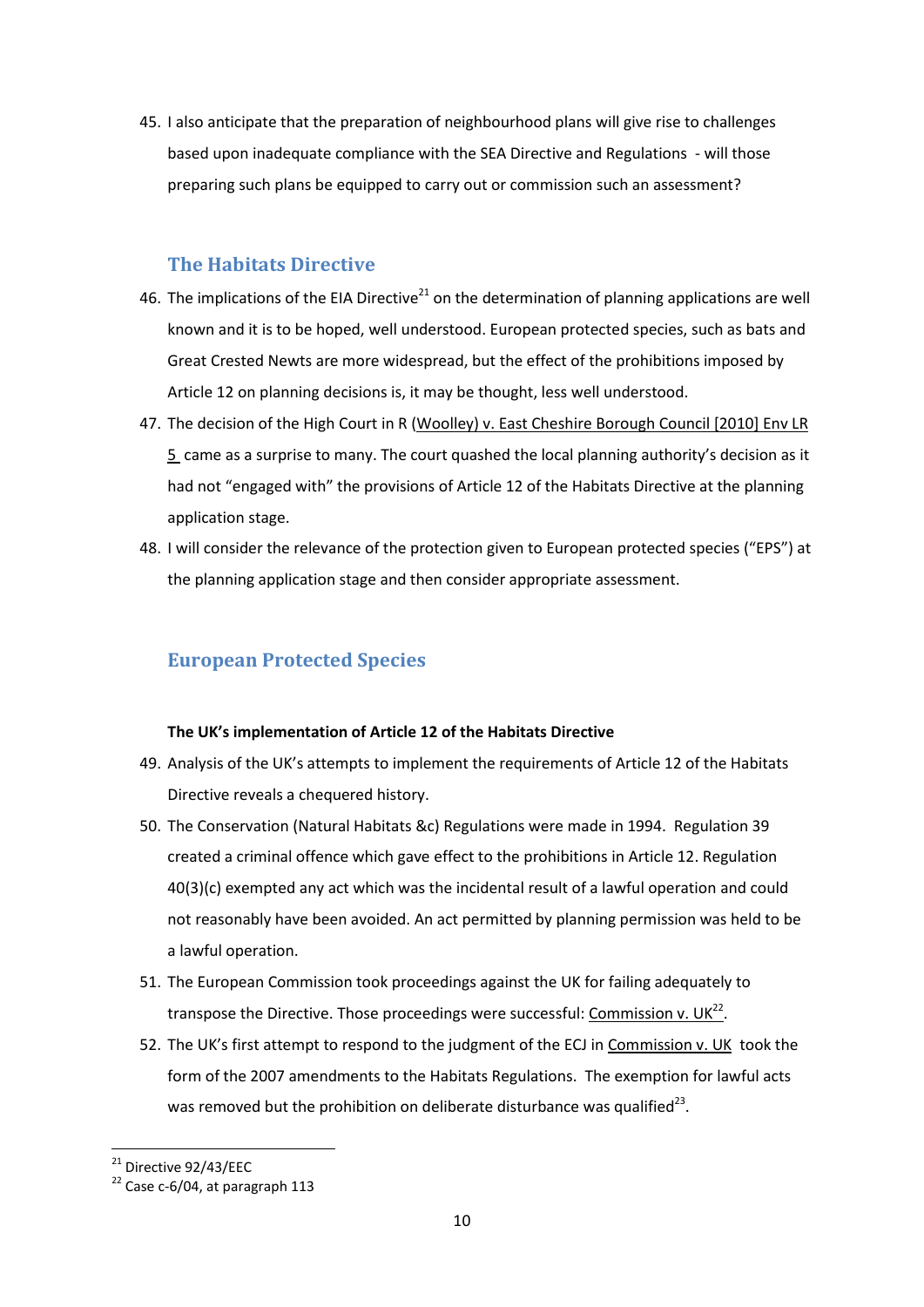- 53. The European Commission was not satisfied with the 2007 amendments. The Commission issued a reasoned opinion (21<sup>st</sup> March 2007) and an additional reasoned opinion (18<sup>th</sup> September 2008).
- 54. The UK responded by amending regulation 39(1)(b) of the 1994 Habitats Regulations to follow the wording of Article  $12(1)(b)$  of the Directive<sup>24</sup>.
- 55. The habitats regulations are now consolidated in the Conservation of Habitats and Species Regulations 2010 ("the 2010 Habitats Regulations").

### **The duty when determining planning applications**

- 56. Regulation 9(5) of the 2010 Habitats Regulations imposes the following duty: *(5) Without prejudice to the preceding provisions, a competent authority, in exercising any of their functions, must have regard to the requirements of the Habitats Directive so far as they may be affected by the exercise of those functions.*
- 57. The meaning of regulation 9(5)'s predecessor (regulation 3(4) of the Conservation (Natural Habitats &c) Regulations 1994) was considered in  $R$  (Friends of the Earth) v. Environment Agency [2004] Env LR 31. Sullivan J held that the word "they" referred to the requirements of the Habitats Directive<sup>25</sup>. Regulation 3(4) was described as a "catch all" provision to ensure that no plan or project which is likely to have a significant effect on a Natura 2000 site slips through the net without the environmental implications having first been considered by an appropriate regulatory agency<sup>26</sup>.
- 58. It might have been thought that when the exemption for acts carried out in accordance with a planning permission was in force, impact on EPS at the planning application stage would have been thorough; that may not always have been the case.
- 59. Until the judgment in R (Woolley) v. East Cheshire Borough Council [2010] Env LR 5 it would be fair to say that the degree of attention paid to European Protected Species ("EPS") at the planning application stage was in general somewhat limited. Before the decision in Woolley many had assumed that sufficient protection could be afforded to EPS by imposing a condition on a planning permission that no development takes place until a licence had been obtained under the provisions of what is now regulation 53 of the 2010 Habitats Regulations.

 $\overline{a}$ 

<sup>&</sup>lt;sup>23</sup> See regulation 39(1)(b) of the 1994 Habitats Regulations as inserted by regulation 5(13) of The Conservation (Natural Habitats &c) (Amendment) Regulations 2007

<sup>&</sup>lt;sup>24</sup> Conservation (Natural Habitats &c) (Amendment) (England and Wales) Regulations 2009

 $25$  At paragraph 57

<sup>&</sup>lt;sup>26</sup> At paragraph 59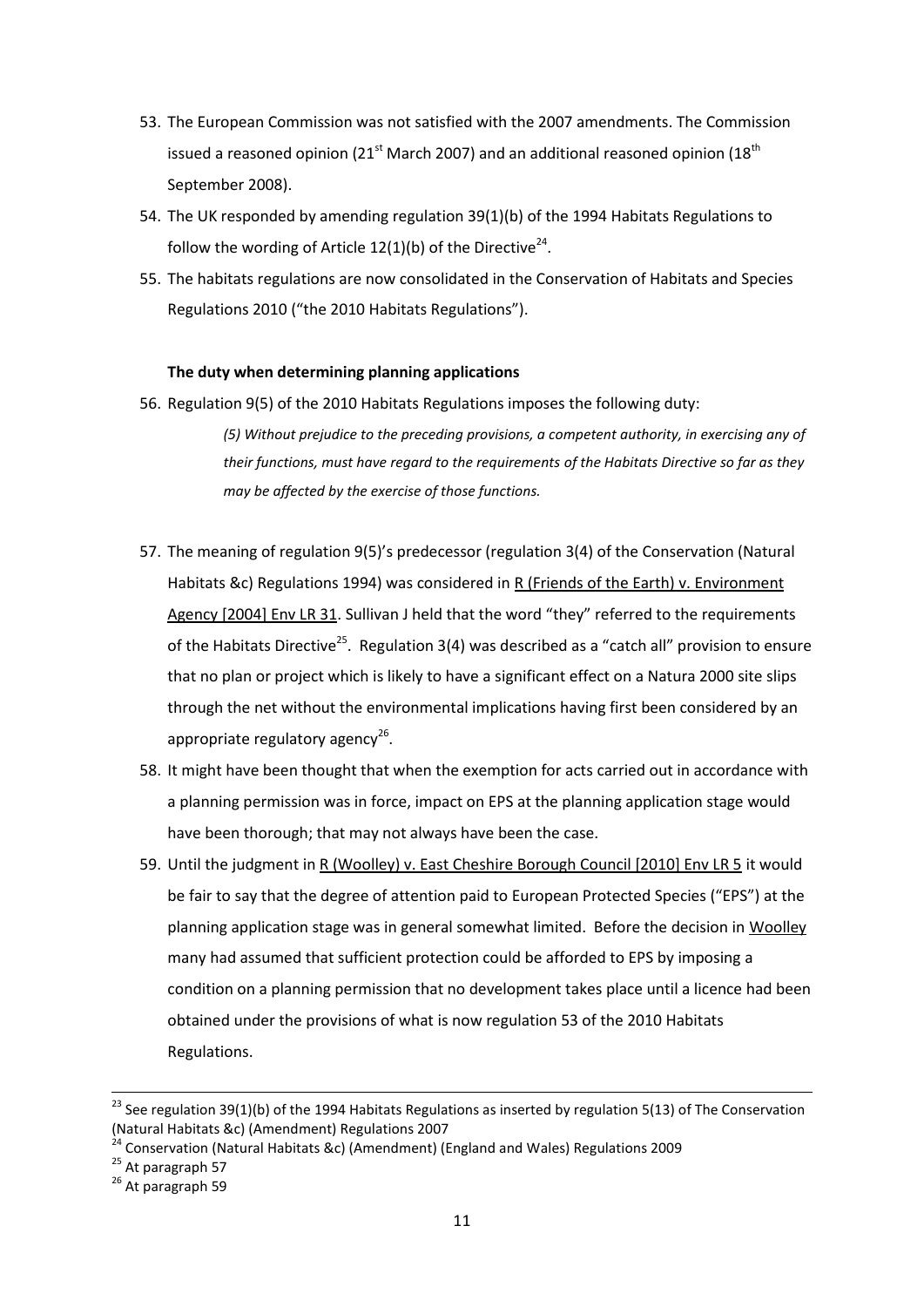60. In Woolley the submission that it was sufficient for a planning authority making a decision on a planning application to note the existence of the directive and the regulations and to note the existence of the EPS was rejected. The judge held that as LPA has to "engage" with the provisions of the directive. Judge Waksman QC held<sup>27</sup>:

> *"In my view that engagement involves a consideration by the authority of those provisions and considering whether the derogation requirements might be met. This exercise* is in no way a substitute for the licence application which will follow if permission is given. But *it means that if it is clear or perhaps very likely that the requirements of the directive cannot be met because there is a satisfactory alternative or because there are no conceivable ''other imperative reasons of overriding public interest'' then the authority should act upon that, and refuse permission. On the other hand if it seems that the requirements are likely to be met, then the authority will have discharged its duty to have regard to the requirements and there would be no impediment to planning permission on that ground. If it is unclear to the authority whether the requirements will be met it will just have to take a view whether in all the circumstances it should affect the grant or not. But the point is that it is only by engaging in this kind of way that the authority can be said to have any meaningful regard for the directive."*

- 61. The extent of the engagement required in order to comply with the requirements of regulation 9(5) of the 2010 Habitats Regulations was clarified by the Supreme Court in Morge v. Hampshire County Council [2011] UKSC 2.
- 62. Lord Brown (with whom the majority agreed (Lord Kerr dissented on this issue)) disagreed with Ward LJ (at paragraph 61 of his judgment in the Court of Appeal) and stated<sup>28</sup>:

*29 In my judgment this goes too far and puts too great a responsibility on the Planning Committee whose only obligation under regulation 3(4) is, I repeat, to " have regard to the requirements of the Habitats Directive so far as [those requirements] may be affected by" their decision whether or not to grant a planning permission. Obviously, in the days when the implementation of such a permission provided a defence to the regulation 39 offence of acting contrary to article 12(1) , the Planning Committee, before granting a permission, would have needed to be satisfied either that the development in question would not offend article 12(1) or that a derogation from that article would be permitted and a licence granted. Now, however, I cannot see why a planning permission (and, indeed, a full planning permission save only as to conditions necessary to secure any required mitigating measures) should not ordinarily be granted save only in cases where the Planning Committee conclude that the proposed development would both (a) be likely to offend article 12(1) and (b) be unlikely to be licensed pursuant to the derogation powers. After all, even if development permission is given, the criminal sanction against any offending (and unlicensed) activity remains available and it seems to me wrong in principle, when Natural England have the primary responsibility for ensuring compliance with the Directive, also to place a substantial burden on the planning authority in effect to police the fulfilment of Natural England's own duty.* 

*30 Where, as here, Natural England express themselves satisfied that a proposed development will be compliant with article 12 , the planning authority are to my mind entitled to presume that that is so.*

<sup>&</sup>lt;sup>27</sup> At paragraph 27

<sup>&</sup>lt;sup>28</sup> [2011] UKSC 2 at paragraphs 29 and 30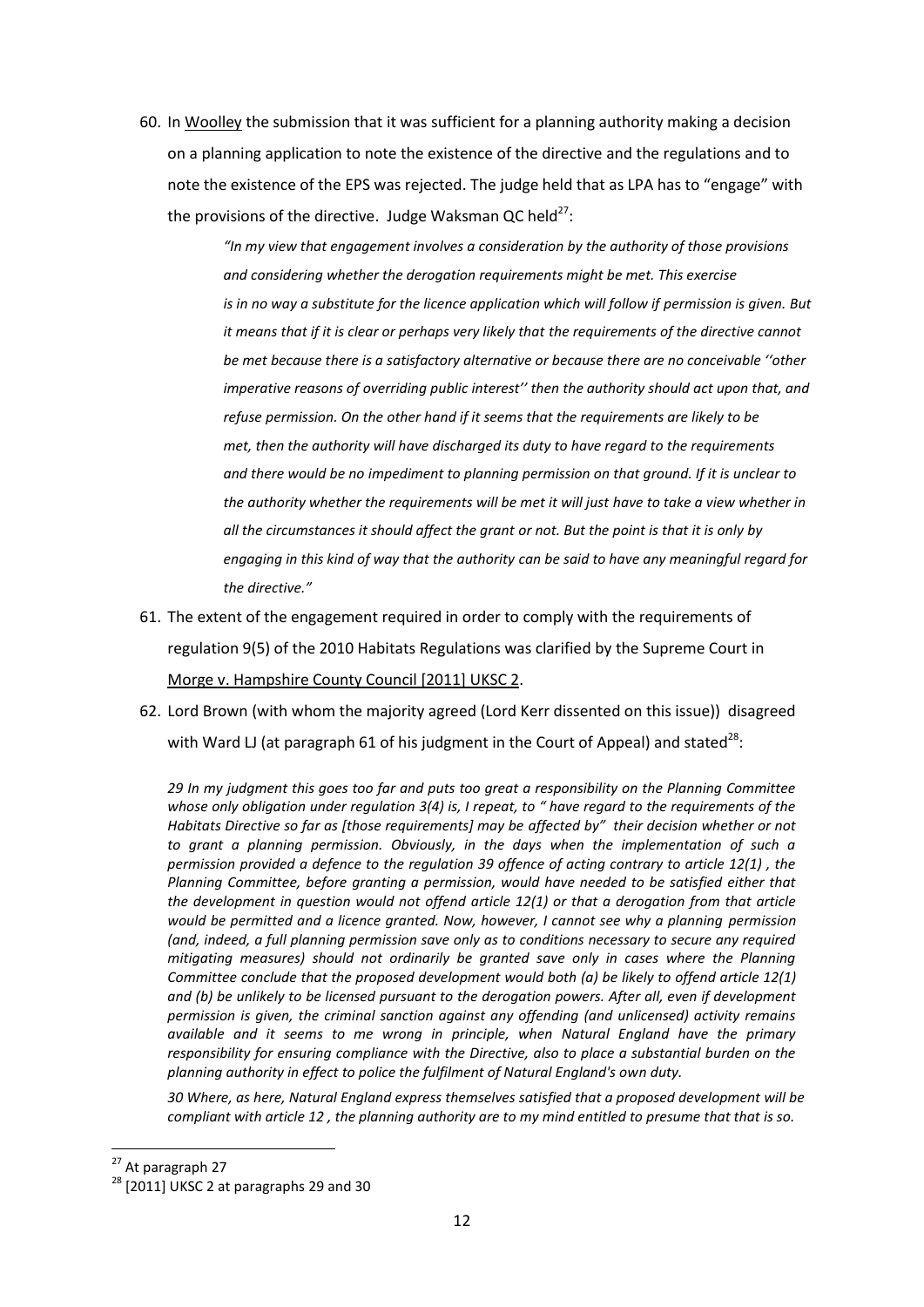63. Lady Hale stated<sup>29</sup>:

*44 It is quite clear from all of this that separate consideration was being given both to the effect upon European protected species and to the effect upon the protected sites, that both were being considered under the Habitats Regulations , and that the applicable Policy on Protected Species, which also refers to the Habitats Regulations 1994 , was being applied. It is true that the report does not expressly mention either regulation 3(4) or article 12 of the Directive. In my view, it is quite unnecessary for a report such as this to spell out in detail every single one of the legal obligations which are involved in any decision. Councillors were being advised to consider whether the proposed development would have an adverse effect on species or habitats protected by the 1994 Regulations. That in my view is enough to demonstrate that they " had regard" to the requirements of the Habitats Directive for the purpose of regulation 3(4)*

### **Article 12**

- 64. The leading ECJ judgments on Article 12 are Commission v. Greece<sup>30</sup>, a case concerning the impacts on the Caretta caretta (sea turtles) as a result of using a beach for recreational activities, and Commission v. Spain<sup>31</sup> (a case concerned with Article 12(1)(a)).
- 65. The European Commission "Guidance Document on the strict protection of animal species of Community interest under the Habitats Directive 92/43/EEC" provides a useful guide.
- 66. The meaning of the word "deliberate" (in Article 12(1)(a)) was clarified in Commission v. Spain.

"*For the condition as to 'deliberate' action in Article 12(1)(a) of the directive to be met, it must be proven that the author of the act intended the capture or killing of a specimen belonging to a protected animal species, or at the very least, accepted the possibility of such capture or killing."<sup>32</sup>*

67. In Commission v. Greece it was held that the use of mopeds on the sand beach and the presence of pedalos and small boats in the sea constituted deliberate disturbance of the turtles<sup>33</sup> (contrary to the prohibition imposed by Article  $12(1)(b)$ ). The presence of buildings on the breeding beach was held to be liable to lead to the deterioration or destruction of the breeding site within the meaning of Article  $12(1)(d)^{34}$ .

**.** 

<sup>32</sup> At paragraph 71 of the judgment

 $29$  [2011] UKSC 2 at paragraph 44

<sup>30</sup> Case c-103/00

<sup>31</sup> Case c-221/04

<sup>&</sup>lt;sup>33</sup> See paragraphs 34 and 36 of the judgment

 $34$  See paragraph 38 of the judgment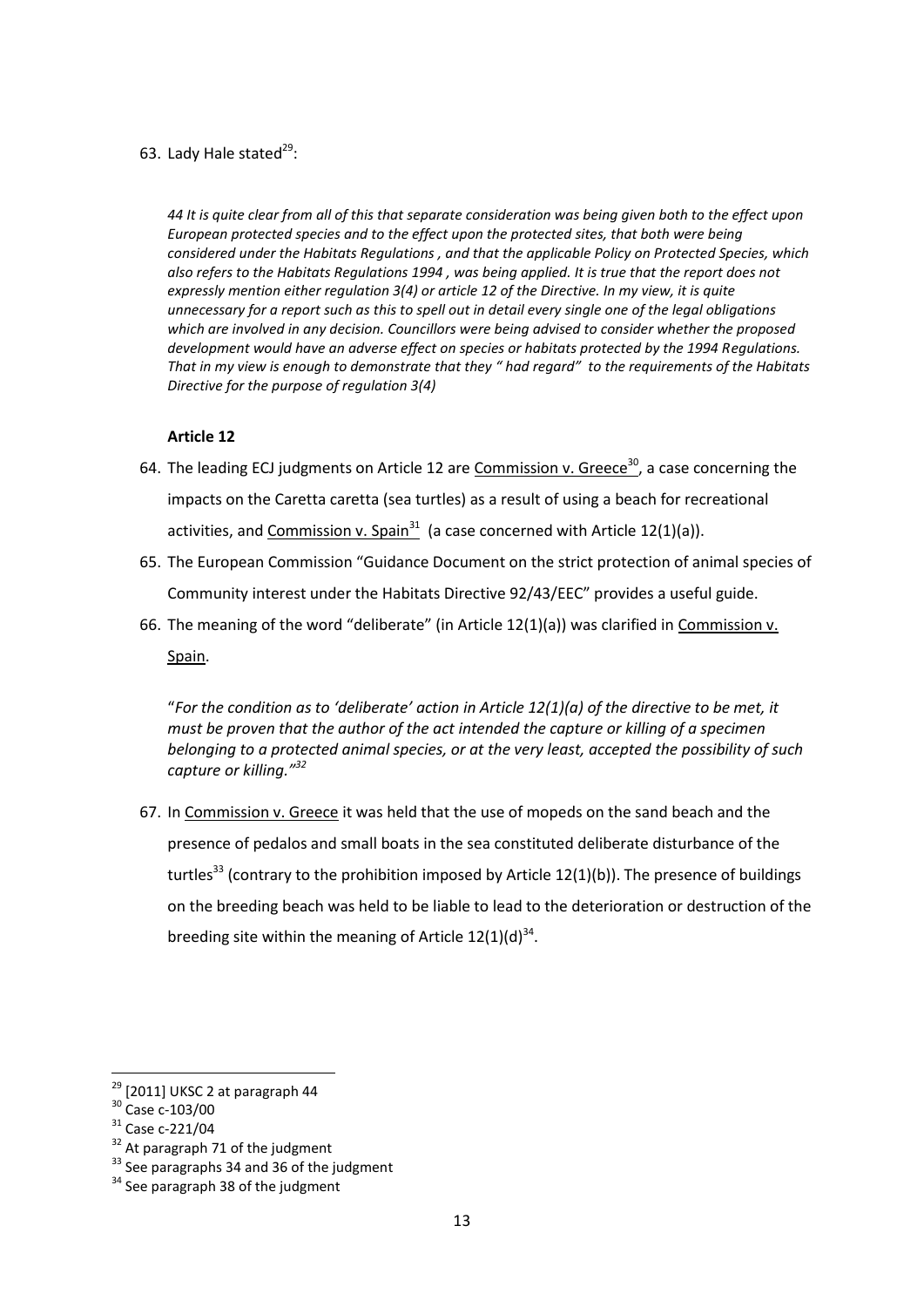- 68. The ECJ's definition of deliberate in Article 12(1)(a) applies equally to Article 12(1)(b)<sup>35</sup>. As a result an act which might, in English law terms, be described as "reckless" may be sufficient to amount to a "deliberate" act within the meaning of Article 12(1)(a) (b) and (c).
- 69. In Morge in the Supreme Court, Lord Brown stated<sup>36</sup>: *Put more simply, a deliberate disturbance is an intentional act knowing that it will or may have a particular consequence, namely disturbance of the relevant protected species.*
- 70. Two particular issues arose in Morge, namely what is meant by "disturbance" in Article  $12(1)(b)$  and whether the prohibition in Article  $12(1)(d)$  includes indirect effects.
- 71. The Article 12(1)(d) point was resolved by the Court of Appeal. At first instance the judge departed from the propositions of law agreed between the parties and held that Article  $12(1)(d)$  does not include indirect effects<sup>37</sup>. The Court of Appeal held that the judge at first instance erred<sup>38</sup>, and that the prohibition in Article  $12(1)(d)$  does extend to indirect effects. The Court of Appeal's findings on Article 12(1)(d) were not the subject of the appeal to the Supreme Court.
- 72. Permission to appeal to the Supreme Court in Morge was limited to the Article 12(1)(b) point, and in particular to the meaning of "disturbance".
- 73. The Court of Appeal, decided that in order to fall within the prohibition imposed by Article 12(1)(b) the disturbance must have a detrimental impact so as to affect the conservation status of the species at population level<sup>39</sup>. That approach was rejected by the Supreme  $Court^{40}$ .
- 74. Lord Brown (with whom all the other members of the Court agreed, on this issue) set out a number of broad considerations that apply when considering whether an action amounts to disturbance for the purposes of Article 12(1)(b):

*19 In my judgment certain broad considerations must clearly govern the approach to article 12(1)(b) . First, that it is an article affording protection specifically to species and not to habitats, although obviously, as here, disturbance of habitats can also indirectly impact on species. Secondly, and perhaps more importantly, the prohibition encompassed in article 12(1)(b) , in contrast to that in article 12(1)(a) , relates to the protection of " species" , not the protection of " specimens of these species" . Thirdly, whilst it is true that the word " significant" is omitted from article 12(1)(b) — in contrast to article 6(2) and, indeed, article 12(4) which envisages accidental capture and killing having " a significant negative impact on the protected species" — that cannot preclude an assessment of the nature and extent of the negative impact of the activity in question upon the species and, ultimately, a judgment as to whether that is sufficient to constitute a " disturbance" of the species. Fourthly, it is* 

 $35$  Morge [2010] PTSR 1882 at paragraph 29

<sup>36</sup> [2011] UKSC 2, at paragraph 14

 $37$  [2009] EWHC 2940 (Admin) at paragraph 88

<sup>&</sup>lt;sup>38</sup> [2010] PTSR 1882 at paragraph 53

<sup>&</sup>lt;sup>39</sup> Ward LJ at paragraph 37

 $40$  [2011] UKSC 2, at paragraph 21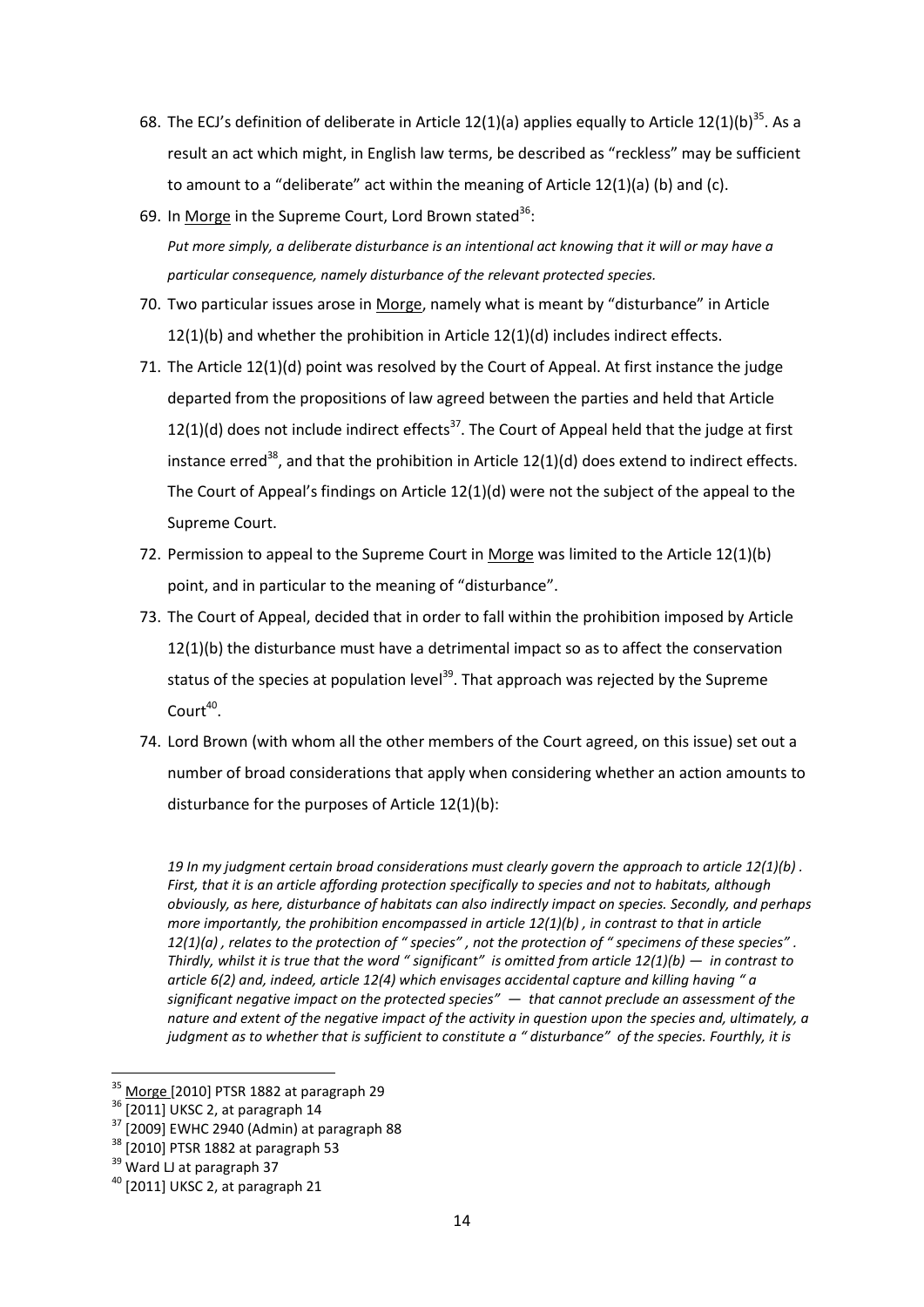*implicit in article 12(1)(b) that activity during the period of breeding, rearing, hibernation and migration is more likely to have a sufficient negative impact on the species to constitute prohibited " disturbance" than activity at other times.*

### **The approach to be taken by Local Planning Authorities**

- 75. The judgments in the Supreme Court in Morge have addressed two difficult issues, namely the meaning of disturbance in Article 12(1)(b) and the extent of the duty imposed on planning authorities when determining planning applications, but it may be thought that neither issues has been resolved in terms which are absolutely clear.
- 76. When determining planning applications LPAs will have to grapple with the issues raised by the Supreme Court; how do they do that?
- 77. No case will be the same as the one the one that comes before or the one that comes after. However the following steps may be of assistance to a LPA in determining an application (and therefore to officers advising members):
	- a. Are EPS present on the site or in the vicinity of the site?
	- b. Will the development if carried out be likely to offend any of the prohibitions set out in Article 12(1)?
	- c. If the development is likely to offend against any of the prohibitions set out in Article 12(1) is a derogation likely to be granted under Article 16?
- 78. In answering those questions particular reliance can be placed on any consultation response from Natural England.
- 79. Unless the LPA decide that the development would be likely to offend against a prohibition in Article 12(1), and that a derogation is unlikely to be granted, they can grant planning permission. It would be wise for officers to draw members' attention to the duty imposed by regulation 9(5) of the Habitats Directive , to any Article 12(1) prohibition that may apply, and if such a prohibition does apply, consider the prospects of Natural England granting a derogation (i.e. a licence).
- 80. When considering whether a derogation is likely to be granted it is important to remember that the exceptions will be construed strictly<sup>41</sup>. It is also important to bear in mind that to come within the derogation, imperative reasons of overriding interest alone are not enough, there must also be beneficial consequences of primary importance for the environment<sup>42</sup>. The general provisos in Article 16(1) must also be considered, namely absence of satisfactory alternatives and that the derogation is not detrimental to the maintenance of the

<sup>&</sup>lt;sup>41</sup> Commission v. Finland case c-342/05 at paragraph 25

<sup>&</sup>lt;sup>42</sup> See regulation 53(2)(e) 2010 Habitats Regulations and R (Newsum) v. Welsh Assembly [2004] EWCA Civ 1565 at paragraph 19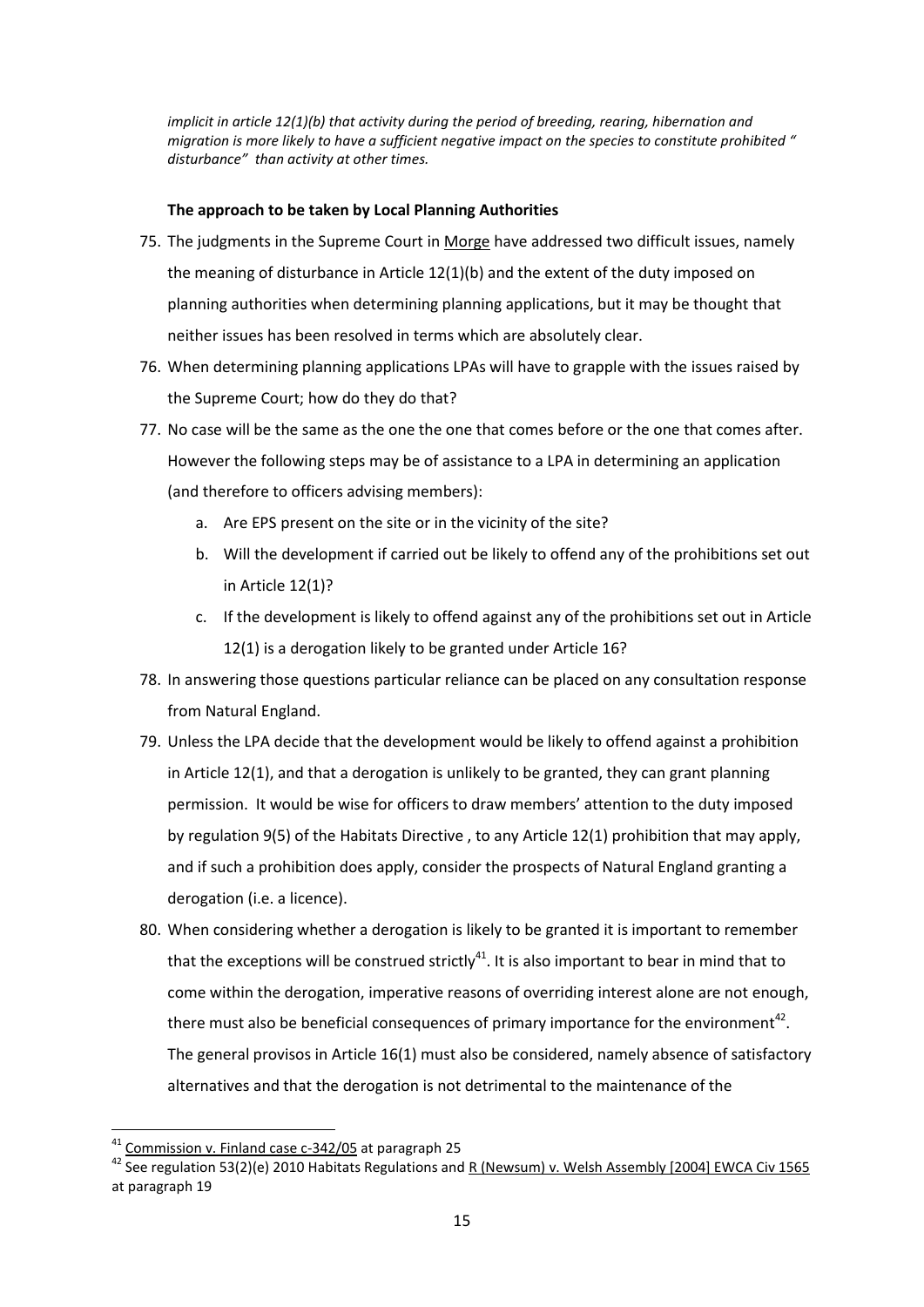populations of the species concerned at favourable conservation status in their natural range.

# **Appropriate Assessment**

### **The Screening Stage**

- 81. It is the local planning authority or inspector (or Secretary of State) on appeal which is the competent authority<sup>43</sup> within the meaning of regulation 61(1) of the 2010 Habitats Regulations. The first question for the competent authority to consider is whether the plan or project is likely to have a significant effect on a European site either alone or in combination with other plans or projects (the screening stage).
- 82. The approach to be followed is that set out in Waddenzee<sup>44</sup> at paragraph 45 of the judgment:

*45 In the light of the foregoing, the answer to Question 3(a) must be that the first sentence of Art.6(3) of the Habitats Directive must be interpreted as meaning that any plan or project not directly connected with or necessary to the management of the site is to be subject to an appropriate assessment of its implications for the site in view of the site's conservation objectives if it cannot be excluded, on the basis of objective information, that it will have a significant effect on that site, either individually or in combination with other plans or projects.*

83. The Waddenzee approach was re-affirmed by the CJEU in Commission v. Belgium<sup>45</sup>. In that case it was held that a general exemption from the need to obtain a permit or permission could only be justified if it could be shown that it could be excluded, on the basis of objective information, that any plan or project subject to the general exemption, will have a significant effect on a Natura 2000 site, whether individually or in combination with other plans or projects. The Commission's complaint that the general exemption was in breach of Article 6(3) was held to be well founded. In England and Wales the Town and Country Planning (General Permitted Development) Order 1995 makes plain (in Article 3(1)) that the permission granted is subject to the provisions of the Habitats regulations.

 $^{43}$  As defined in regulation 7(1) of the 2010 Habitats Regulations

<sup>&</sup>lt;sup>44</sup> Landelijke Vereniging tot Behoud van de Waddenzee, Nederlandse Vereniging tot Bescherming van Vogels v Staatssecretaris Van Landbouw, Natuurbeheer en Visserij [2005] Env. L.R. 14

 $45$  Case C-538/09 judgment on 26<sup>th</sup> May 2011: paragraph 39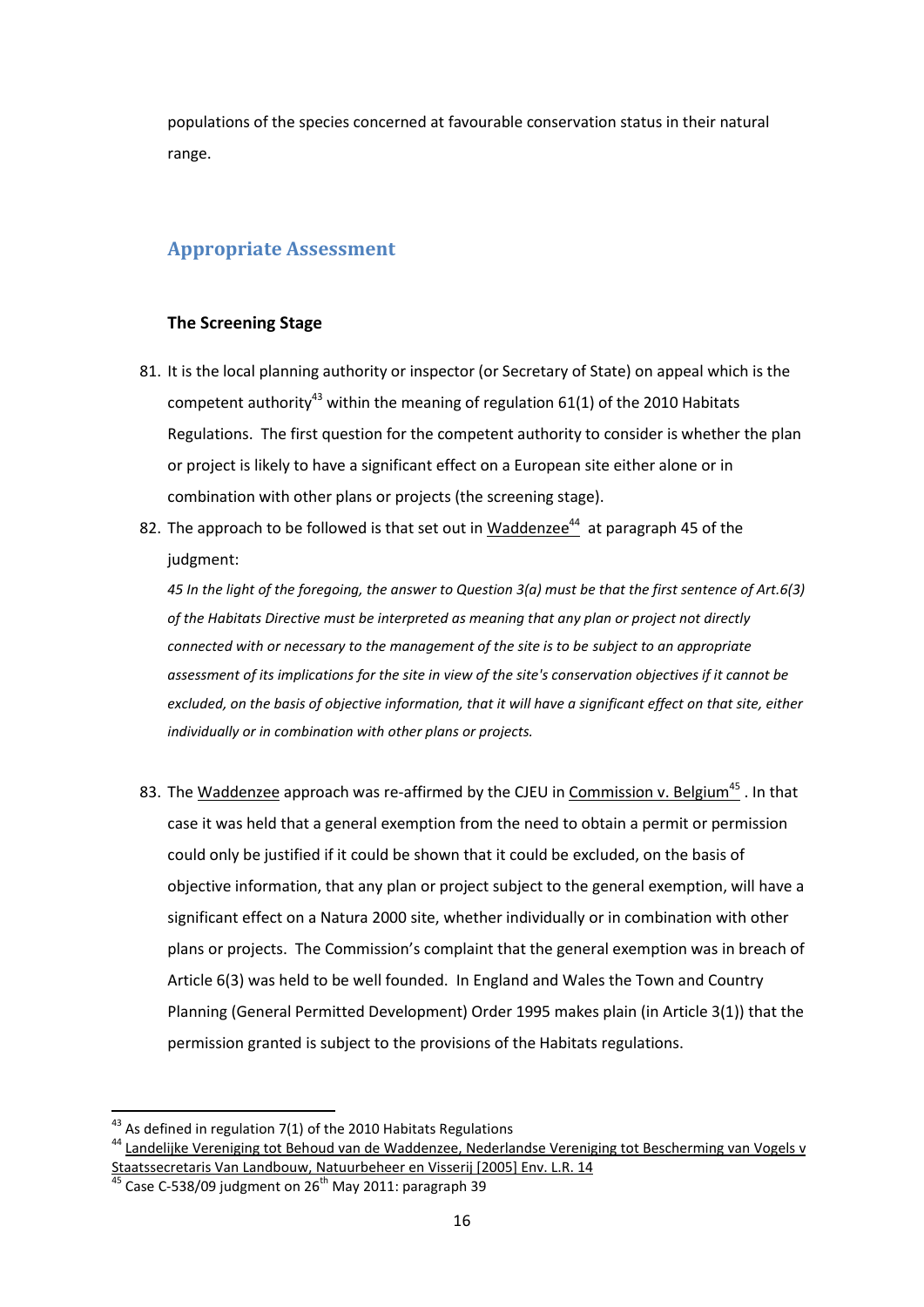- 84. It was established in R (Hart DC) v. Secretary of State<sup>46</sup> that mitigation can be taken into account at the screening stage; however the judgment in R (Helford Village Company) v. Kerrier DC [2009] EWHC 400 (Admin)<sup>47</sup> is a reminder that it is not enough to rely on mere hope and trust. The mitigation measures must be secured by an enforceable mechanism.
- 85. The distinction between mitigation measures and compensatory measures was considered in Hargreaves v. Secretary of State [2011] EWHC 1999 (Admin). HH Judge Pelling QC (sitting as a High Court Judge) held that the Habitats Directive is concerned with likely significant effects on the site not the species, and that as result the provision of additional feeding grounds for geese amounted to mitigation<sup>48</sup>.
- 86. The prudent approach for developers and local planning authorities is to consult Natural England at an early stage, and to obtain their views on screening. If Natural England conclude that a significant effect on a European site can be excluded, then the developer can have some confidence that appropriate assessment is not required. If Natural England do not so conclude the prudent course is for the developer to provide the competent authority with sufficient information to allow an appropriate assessment to be conducted. If mitigation is relied upon, such as the provision of SANG in the Thames Basin Heaths, the provision of that mitigation should be secured by condition or planning obligation.
- 87. The approach taken to mitigation and avoidance measures in areas surrounding the Thames Basin Heaths may have to be reviewed once the prohibition on multiple planning obligations for the same infrastructure (regulation 123(3) of the Community Infrastructure Levy Regulations 2010) comes into effect. Unless contributions towards Habitats Regulations mitigation or avoidance measures are exempted from the prohibition, I anticipate that local planning authorities will have difficulty in screening out developments on the basis that a contribution will be made towards SANG. Adoption of a CIL charging schedule will not solve the problem, as there can be no certainty that money raised through CIL will be spent on providing SANG to mitigate or avoid the effect arising from a particular development.

#### **The Assessment Stage**

88. Article 6(3) of the Habitats Directive provides:

*Any plan or project not directly connected with or necessary to the management of the site but likely to have a significant effect thereon, either individually or in combination with other plans or projects, shall be subject to appropriate assessment of its implications for the site in view of the site's conservation objectives. In the light of the conclusions of the assessment of the implications for the* 

<sup>&</sup>lt;sup>46</sup> [2008] 2 P. & C.R. 16, at paragraph 76

 $47$  At paragraphs 39 and 40

 $48$  [2011] EWHC 1999 (Admin) at paragraph 48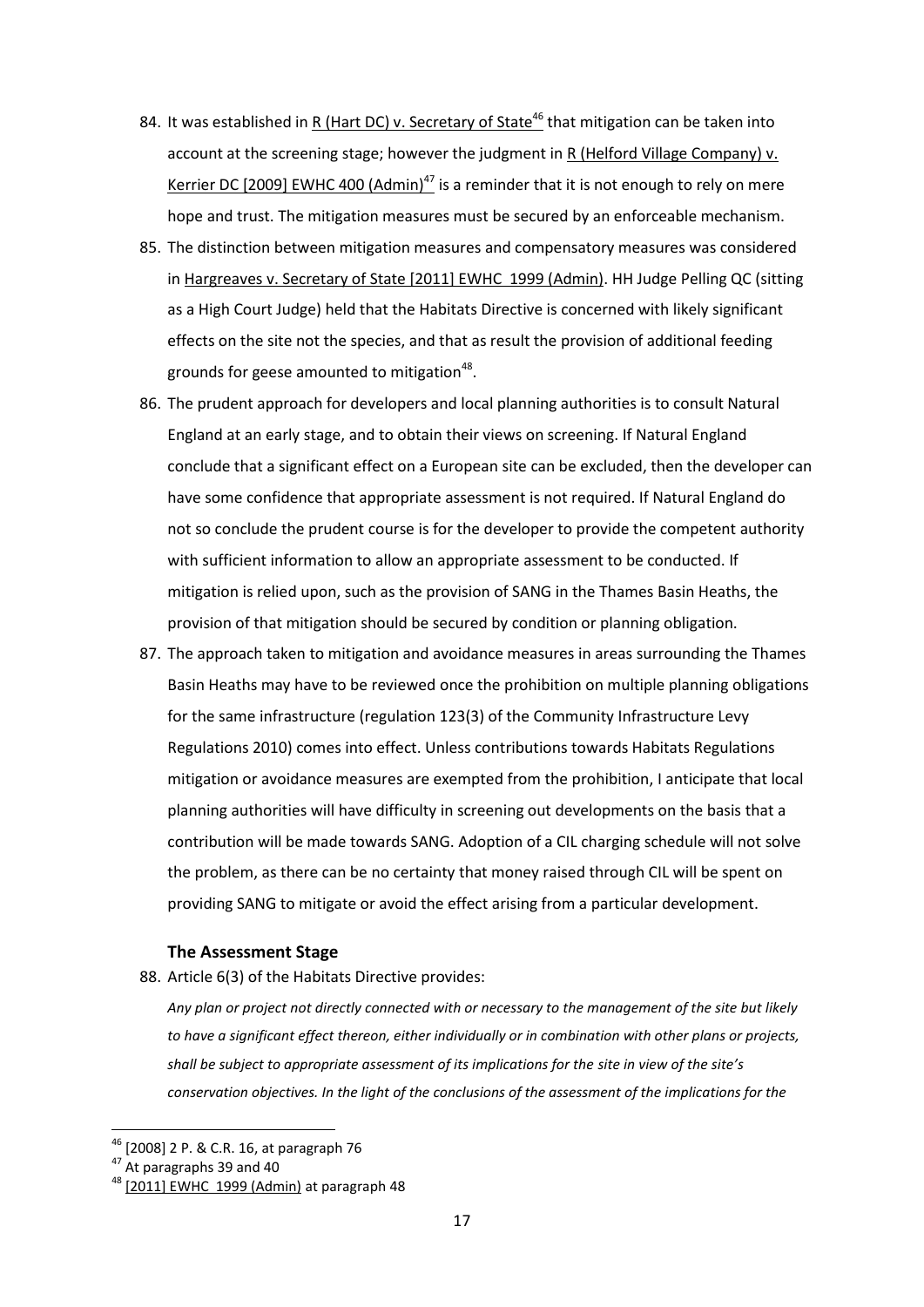*site and subject to the provisions of paragraph 4, the competent national authorities shall agree to the plan or project only after having ascertained that it will not adversely affect the integrity of the site concerned and, if appropriate, after having obtained the opinion of the general public.*

- 89. The European Commission have given guidance on the provisions of Article 6 in "Managing Natura 2000". The guidance advises that "An Article 6(3) assessment should focus on the implications for the site in view of the site's conservation objectives."<sup>49</sup> The guidance also advises that "..the 'integrity of the site' relates to the site's conservation objectives" and "The integrity of the site involves its ecological functions. The decision as to whether it is adversely affected should focus on and be limited to the site's conservation objectives."<sup>50</sup>
- 90. The basis for establishing a European site's "conservation objectives" is set out on the standard data form for the site, prepared in accordance with Article 4(1) of the Directive.
- 91. A developer seeking to provide information to inform an appropriate assessment or a local planning authority carrying out such an assessment should consider the site's conservation objectives. The standard data form for the European site is the starting point when considering the conservation objectives, but regard should also be had to any management plans $51$ .
- 92. The main issue to be considered is whether the plan or project would adversely affect the integrity of the site concerned. Natural England's view on that issue is likely to be afforded great weight.
- 93. The issue of the approach to be taken to appropriate assessment in an enforcement notice appeal case was considered in Britannia Assets (UK) Limited v. Secretary of State [2011] EWHC 1908 (Admin). Wyn Williams J $^{52}$  expressed disagreement with the submission that a "fall back" should not be taken into account when considering appropriate assessment.
- 94. I have some doubt as to whether Wyn Williams J was correct; Article 6(3) requires the project under consideration to be subject to appropriate assessment, not the project when compared to alternative projects.

#### **Imperative reasons of overriding public interest (Article 6(4))**

95. In the event of a negative assessment it is still possible to grant permission, if there is an absence of alternative solutions and there are imperative reasons of overriding public interest ("IROPI").

<sup>&</sup>lt;sup>49</sup> Managing Natura 2000 paragraph 4.5.2

<sup>50</sup> Managing Natura 2000 paragraph 4.6.3

<sup>51</sup> Managing Natura 2000 paragraph 4.5.3

<sup>52</sup> At paragraphs 86-88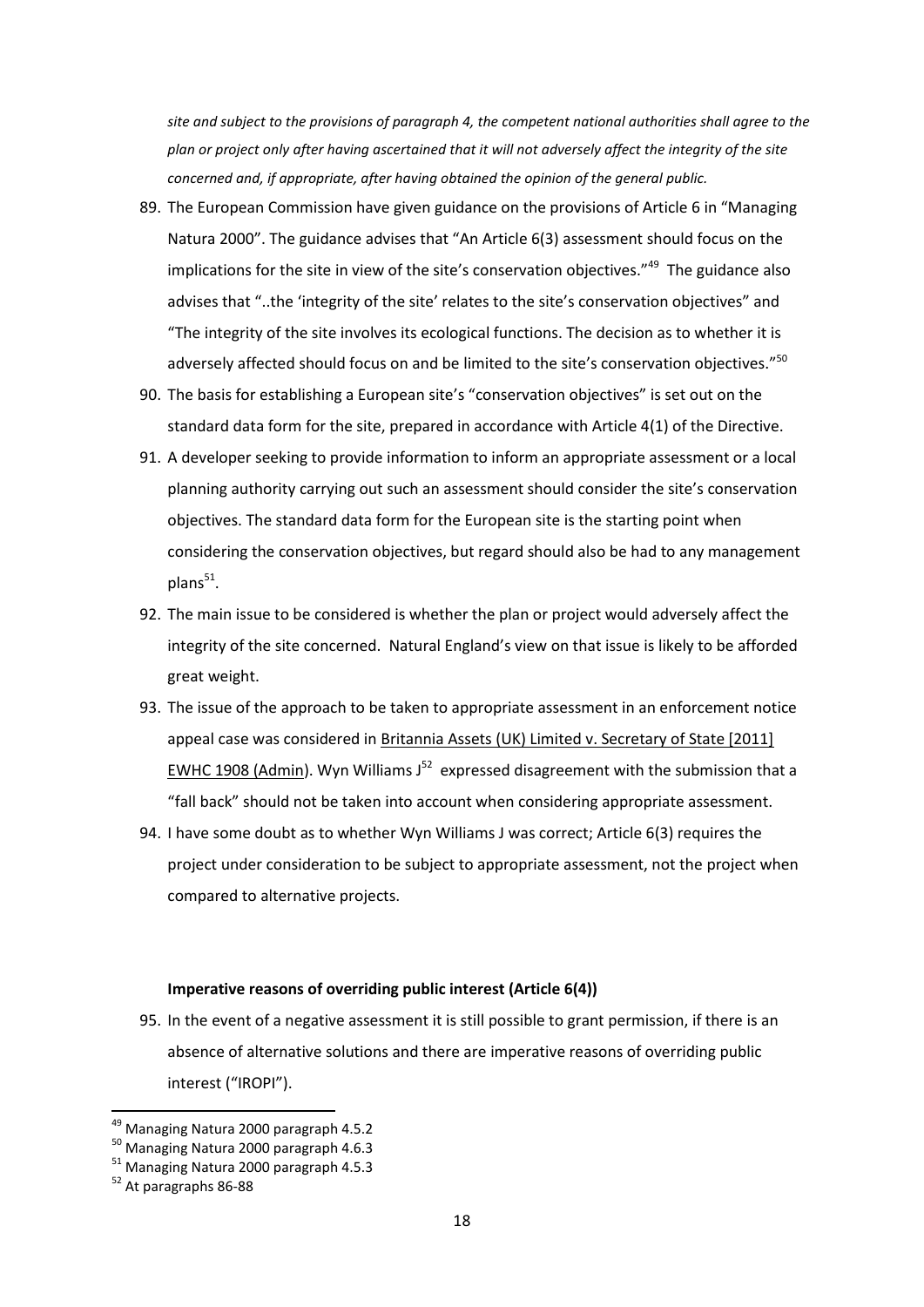- 96. Article 6(4) sets a very high hurdle, as those promoting the Dibden Bay port development discovered. In short reliance on absence of alternatives and IROPI is not to be relied upon except in the most limited circumstances.
- 97. The case of <u>Commission v. Spain<sup>53</sup></u> (20<sup>th</sup> May 2010) warrants a mention as it is an example of a case in which CJEU rejected an application by the Commission for a declaration that a member state (Spain) had failed to fulfil its obligations (under Article 6(2) and Article 12(4)) when a road through a Site of Community Importance (as a habitat for Iberian Lynx) was upgraded to a regional transport link. The Court held that the Commission had not established that the upgrading of the road itself which placed the Iberian Lynx in danger of extinction<sup>54</sup>.

#### **The Competent Authority/ies**

- 98. In many cases there will be more than one competent authority for the purposes of the Habitats Regulations.
- 99. R (Cornwall Waste Forum) v. Secretary of State [2011] EWHC 2761 (Admin) concerned a challenge to a planning permission for an energy from waste plant granted by the Secretary of State on appeal. An environmental permit had been issued by the Environment Agency ("EA") before the Secretary of State made his decision. The inspector and Secretary of State relied upon the EA's view, and did not consider the need for appropriate assessment, notwithstanding the fact that the objectors challenged the EA's view. Such an approach was held to be wrong and the decision was quashed $^{55}$ .
- 100. It is clear from the Cornwall case that it is not sufficient for the planning authority to rely upon the fact that need for appropriate assessment will be considered by another competent authority.

#### **Discretion**

101. The leading case on the exercise of discretion by the courts in EIA cases is still Berkeley v Secretary of State for the Environment [2001] 2  $AC^{56}$ . The obligation on national courts to ensure that Community rights are protected has led the courts to hold that any

<sup>&</sup>lt;sup>53</sup> C-308/08

<sup>54</sup> C-308/08 at paragraph 52

<sup>&</sup>lt;sup>55</sup> See paragraphs 58 and 59 of Collins J's judgment

<sup>&</sup>lt;sup>56</sup> See Lord Bingham at page 608 and Lord Hoffman at pages 613-616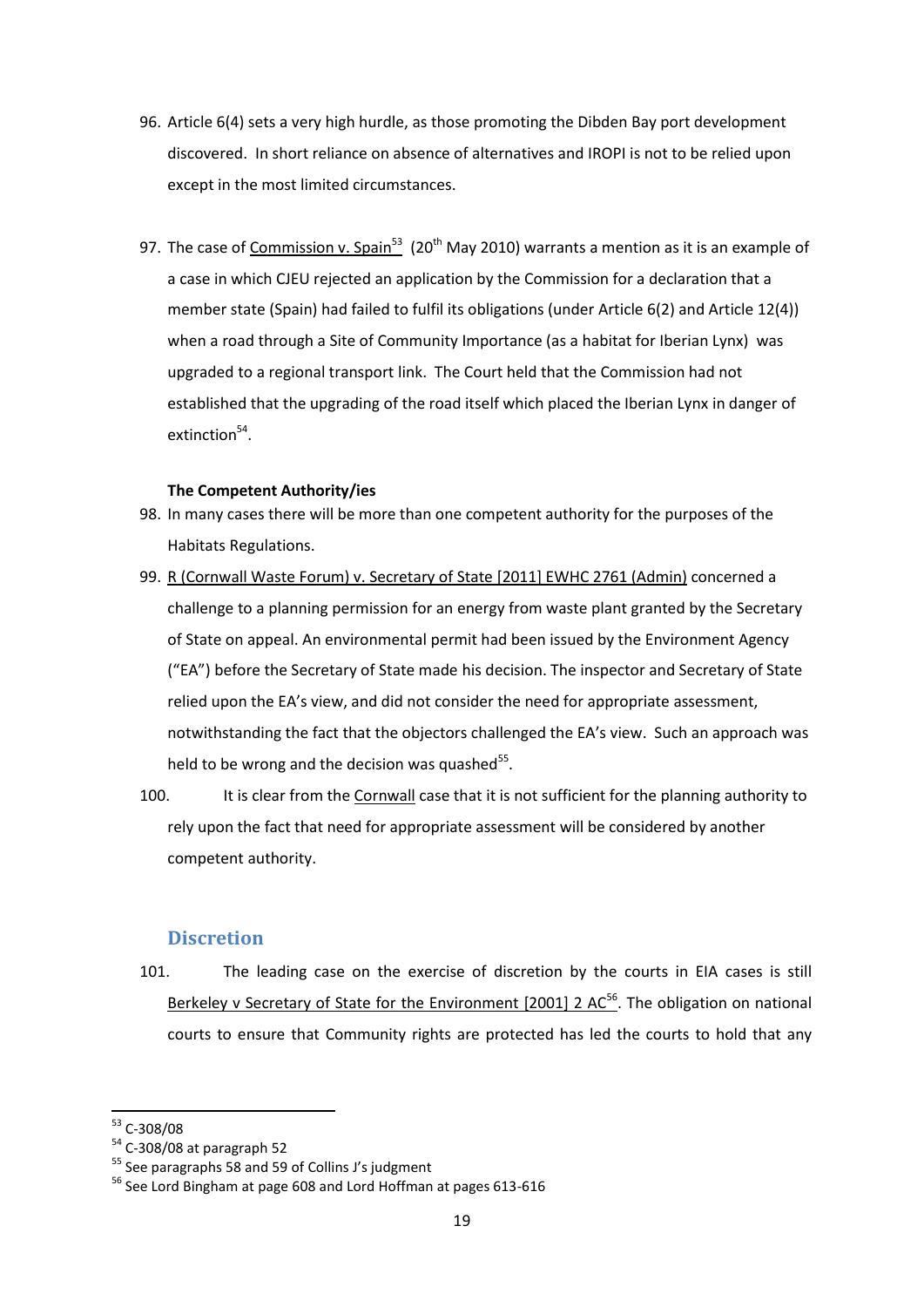discretion not to quash a decision in cases where there is a breach of a requirement of Community law is very narrow.

- 102. Discretion in relation to an appropriate assessment case was considered in Boggis, Eason Bavents Conservation v Natural England [2009] EWCA Civ 1061. Sullivan LJ<sup>57</sup> expressed doubt that the approach taken to discretion in EIA cases should apply to cases concerned with appropriate assessment, as the Habitats Directive does not require public involvement to the same way as is required under the EIA Directive.
- 103. The distinction between the exercise of discretion in a case founded on breach of the EIA regime and one based upon breach of the Habitats Regulations was considered in R (Hulme) v. Secretary of State for Communities and Local Government [2010] EWHC 2386 (Admin). Frances Patterson QC held:

*97. The inspector had then substantially complied with the requirements of the regulations, albeit he did not attribute his conclusions to the letter of the regulations for the reasons I have set out earlier. The circumstances here are very different from an EIA case where the provision of an environmental statement is the cornerstone of that regime. There, the ES, including mitigation measures, is the basis of public consultation prior to a decision being made. Here there is a different statutory regime. The decision maker is not under a comparable consultation requirement based upon a single accessible compilation of the relevant information provided by the applicant at the start of the application process. He has to satisfy himself on the considerations set down in the regulations. Reading the decision letter as a whole, the inspector here did so.*

*98. In those circumstances, I do not have to go on to consider the issue of discretion but, for the sake of completeness, I deal with that matter and make it clear that, if I had had to consider it, I would have exercised it in favour of the defendants and upheld the planning permission.*

*99. In Berkeley v Secretary of State for the Environment [2001] 2 AC 63, Lord Bingham emphasised that the discretion of the court to quash a decision, even in the domestic context, was very narrow. In Bown v Secretary of State for Transport [2003] EWCA Civ 1170 Carnwath LJ emphasised that the speeches in Berkeley needed to be read in context. In Edwards v Environment Agency [2008] EKHL 22 Lord Hoffman agreed with that observation and considered that both the nature of the flaw in the decision and the ground for the exercise of discretion had to be considered. In the* 

<sup>&</sup>lt;sup>57</sup> At paragraphs 39 and 40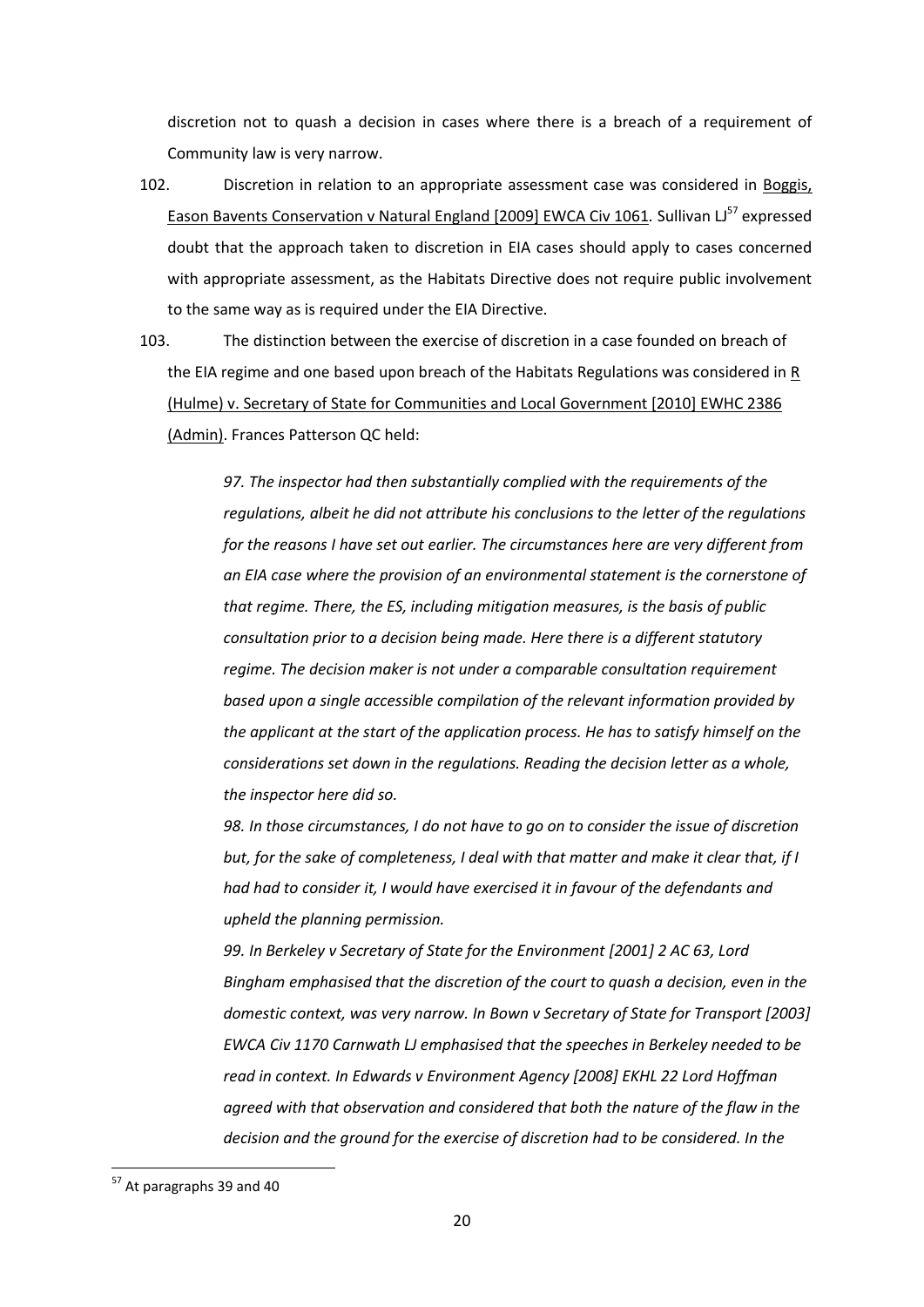*circumstances of Edwards when he carried out that exercise, Lord Hoffman agreed with the Court of Appeal and the judge below that it would be pointless to quash the pollution permit granted under the Pollution Prevention and Control Regulations 2000. Applying those principles here, the flaw in the decision would be one of form but not of substance. It would thus be another occasion where it would be pointless to quash the planning permission granted.*

- 104. The issue of discretion was raised in Morge in the Supreme Court but did not fall for determination.
- 105. The limited ambit for the exercise of discretion in Habitats Regulation cases was identified In Cornwall Collins J. He considered that he could not properly exercise his discretion not to quash following his finding that there was an error of law consisting of a breach of the Habitats Directive (paragraph 79).

#### **Delay**

- 106. Although CPR 54.5 provides that the claim form in judicial review proceedings must be filed promptly an in any event no later than 3 months after the grounds to make a claim first arose, recent attempts to defeat claims on the grounds of delay have been meant with the argument that in cases where a breach of European law is alleged, the "promptly" requirement cannot be relied upon.
- 107. Although Uniplex (United Kingdom) Limited v. NHS Business Services Authority [2010] PTSR 1377 was concerned with the provisions of the Public Contracts Regulations 2006 and not CPR 54.5 the principles have been held to apply to cases concerned with alleged breaches of the EIA Directive. In R (U and Partners(East Anglia) Limited) v. The Broads Authority [2011] EWHC 1824 (Admin) Collins J held:

*44 It was suggested that Uniplex and Ireland were limited to [Directive 89/665](http://login.westlaw.co.uk/maf/wluk/ext/app/document?crumb-action=reset&docguid=IFDC9206FC74647BB9D397C0278B1C293) . As the citations from those cases show, this limitation cannot be justified. The Court was making the point that the principle of effectiveness was breached by a limitation provision which lacked certainty and so such a provision could not represent a proper transposition of a Directive which required that a person who claimed that action adversely affecting him was in breach of the Directive could take proceedings to challenge it. That was the conclusion reached by HH Judge Thornton Q.C. in [R\(Buglife\) v Medway Council \[2011\] EWHC 746 \(Admin\)](http://login.westlaw.co.uk/maf/wluk/ext/app/document?crumb-action=reset&docguid=ICAC9D1E0840211E08F11E40FDBF80E2E) : see paragraph 63 of his judgment. Miss Busch unsurprisingly did not feel able to put forward any submissions to the contrary.*